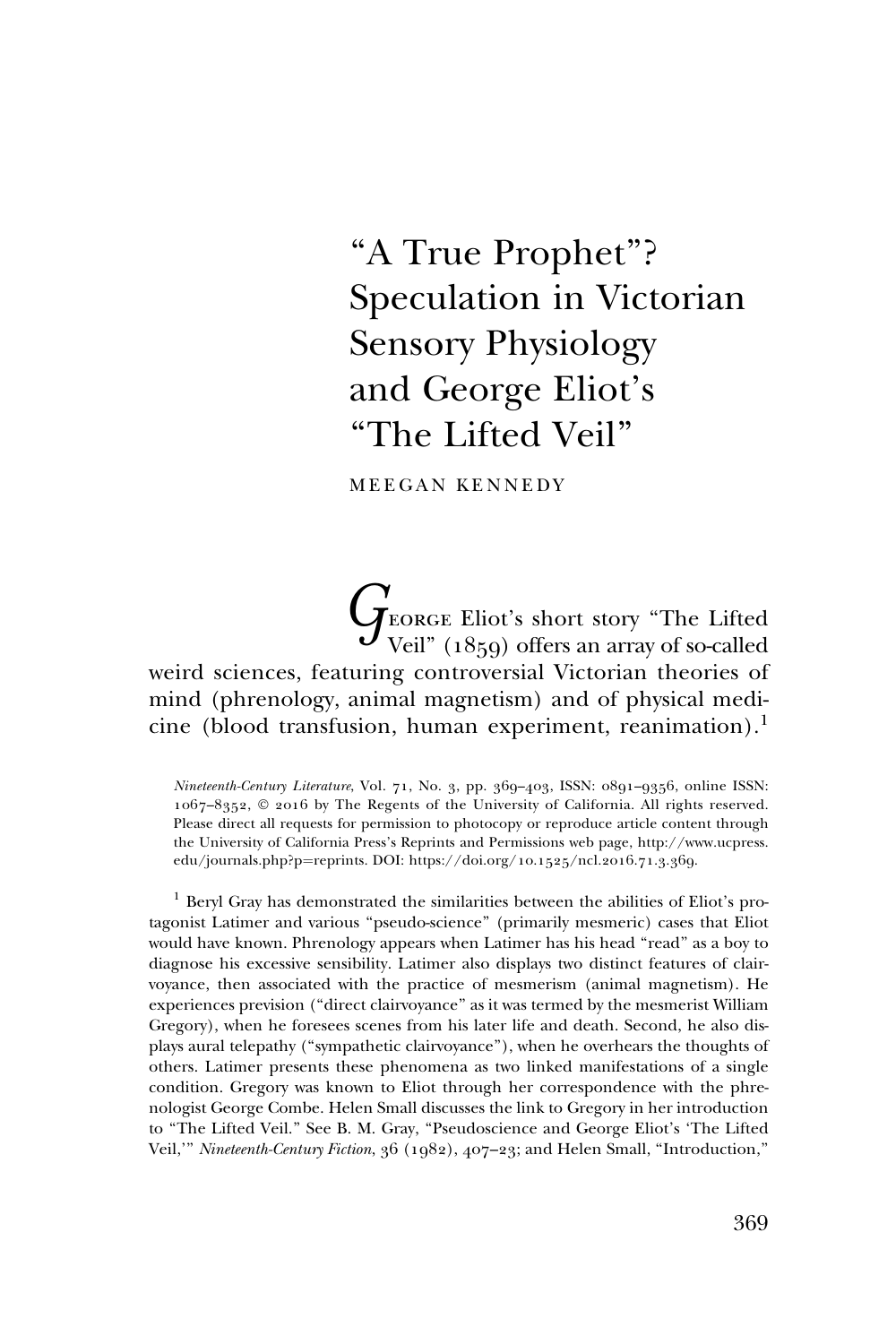The story draws on a tradition of Gothic medicine long recognized in the romantic novel but less so in histories of clinical medicine, many of which emphasize changes that survived into modern practice rather than the diverse array of practices available at the time. As I argue in this essay, however, mid-Victorian physicians explored a newly speculative model of medical knowledge. Textbooks codified a range of sensational phenomena, circulating cases like Latimer's and considering natural and supernatural explanations for them. The physicianauthors I examine cite each others' spectacular cases without hedging; they model speculation as well as the skeptical stance of scientific realism. Their writings frame Latimer's experiences as Eliot's imaginative engagement with the evocative boundaries of Victorian physiology, neurology, and cardiology.

The events in "The Lifted Veil" are thus really more realistic than they may appear, and the story extends rather than interrupts the trace of science in Eliot's early fiction. Sally Shuttleworth has argued that the story's formal qualities require us to ''revise the rather limited models of nineteenth-century realism.''2 I would add that the sensory phenomena here expand our sense of what Victorian science—and realism—could accommodate.

This essay will show that "speculative" cases of hyperaesthesia, prevision, and telepathy were accommodated by physiological medicine as a path for skeptical neurological inquiry. Given the importance of such cases to Victorian nerve science, ''The Lifted Veil'' deserves to be released from its longstanding role as an outlier in Eliot's work. In ''The Lifted Veil'' as in her other fictions, Eliot draws on scientific questions about material bodies in order to illuminate moral and aesthetic questions about human hearts and minds. ''The Lifted Veil'' also argues for the dual movement that mid-Victorian scientists were developing, a two-step of speculation and skepticism. As in Eliot's other work, the analogy with scientific inquiry grounds the istic than they may a<br>interrupts the trace of<br>the trace of the trace of the trace of<br>to "revise the rather l<br>ism."<sup>2</sup> I would add tl<br>our sense of what accommodate.<br>This essay will sl<br>thesia, prevision, and<br>ological medici story's moral, aesthetic, and epistemological concerns about

in George Eliot, The Lifted Veil; Brother Jacob, ed. Helen Small (New York: Oxford Univ. Press, 1999, 2009), pp. xix-xxii.

<sup>&</sup>lt;sup>2</sup> Sally Shuttleworth, "Introduction," in George Eliot, The Lifted Veil and Brother Jacob, ed. Sally Shuttleworth (New York: Penguin, 2005), p. xx.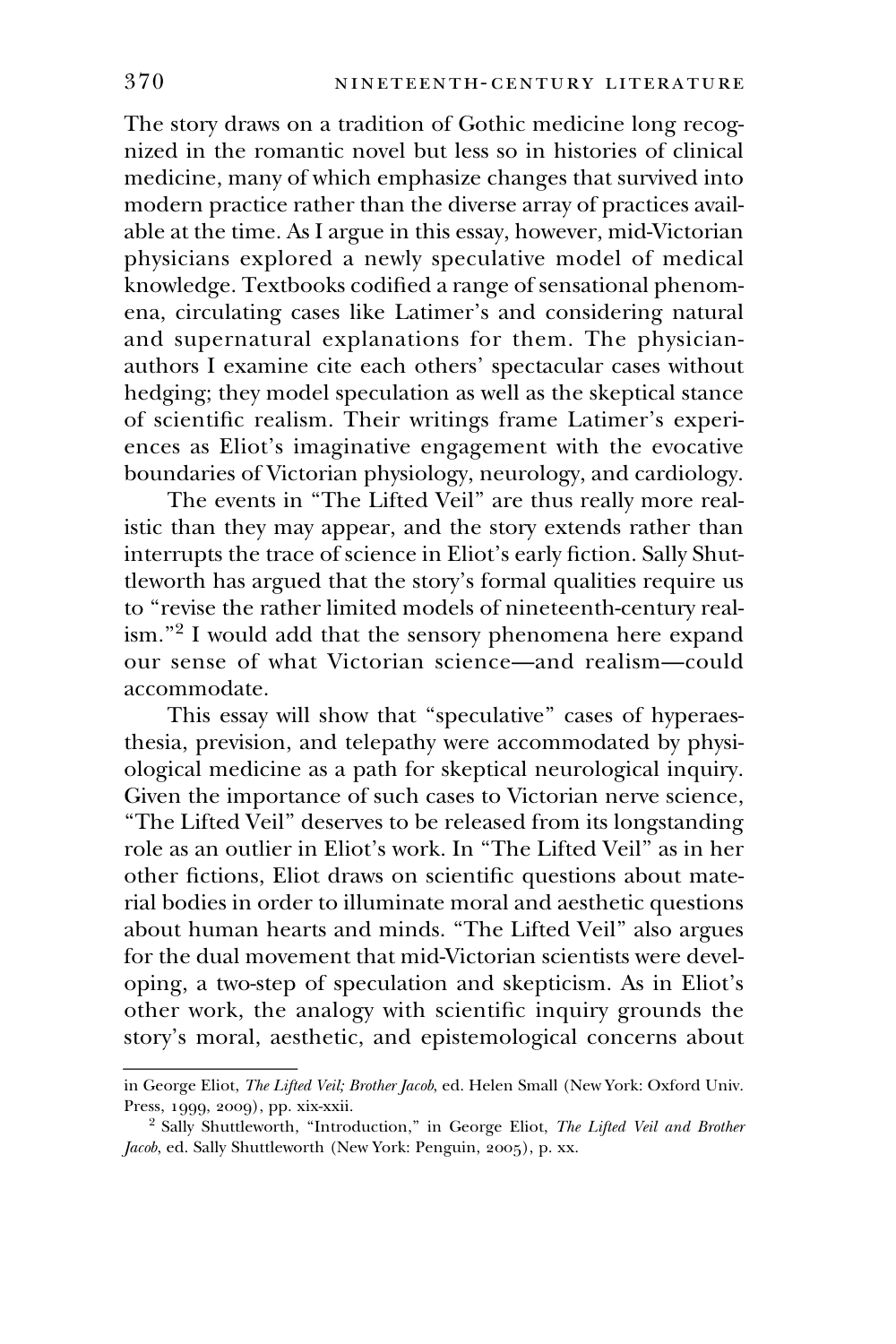human knowledge.<sup>3</sup> Finally, these oddities of Victorian nerve physiology paradoxically allow Eliot to make a familiar realist argument, for this sensational story celebrates ordinary life as rare and valuable.

The science of ''The Lifted Veil'' underlies a melodramatic plot: Latimer's unrequited love of Bertha at first sight; his brother's (and his own) untimely death; the implicit incest in marrying his brother's fiancée; Bertha's poisonous murder plot; and Mrs. Archer's deathbed confession betraying her co-conspirator. This 1859 story, with its adultery, murder, and madness, anticipates the feverish plots of 1860s sensation fiction and seems a radical departure from Eliot's previous (and later) work.

But "The Lifted Veil" and Eliot's early fictions share a grounding in animal physiology. In ''Janet's Repentance''  $(1857)$ , the narrator likens a man's filial "tenderness" to "a nucleus of healthy life in an organ hardening by disease,'' compares the Evangelical sense of duty to "a great central ganglion" and to color blindness, and considers the interdependence of the senses.<sup>4</sup> Eliot used science as a window into human error, like ''the operations of a skilful anatomist, as he lays bare the secrets of our quivering frame."<sup>5</sup> Eliot similarly uses physiology, in particular nerve theory, to unify the disparate events of ''The Lifted Veil.'' Eliot's partner, George Henry Lewes, had been researching the physiology of the nerves, preparing The Physiology of Common Life (1859–60). Eliot's conversance with nerve research allows Latimer to voice technical terms like ''double consciousness'' and assess his own nerve ''fibres.''6 When Latimer mourns that he is ''a being finely organised for pain, but

 $^3$  Peter Garratt argues that the story is not "an aberrant moment in Eliot's oeuvre  $\ldots$ for it is preoccupied with seeing, knowing, and the visual imagination'' (Garratt, ''A Dizzy Sense of Unreality: Science, Realism and Eliot's The Lifted Veil," ecloga: Working Papers Journal, 3 [Autumn 2003]; [<http://www.strath.ac.uk/ecologa/Garratt.htm>](http://www.strath.ac.uk/ecologa/Garratt.htm), accessed 15 August 2006.

 $4$  George Eliot, "Janet's Repentance," in her Scenes of Clerical Life, ed. Thomas A. Noble (Oxford: Clarendon Press, 1985), pp. 237, 255, 258–59.

<sup>5</sup> [W. L. Collins], rev. of Adam Bede, by George Eliot, Blackwood's Edinburgh Magazine, 85 (1859), 504.

<sup>6</sup> George Eliot, "The Lifted Veil," in *The Lifted Veil; Brother Jacob*, ed. Helen Small, pp. 21,  $35, 42$  ("double consciousness"); 24,  $34$  ("fibres"). Further references are to this edition and appear in the text.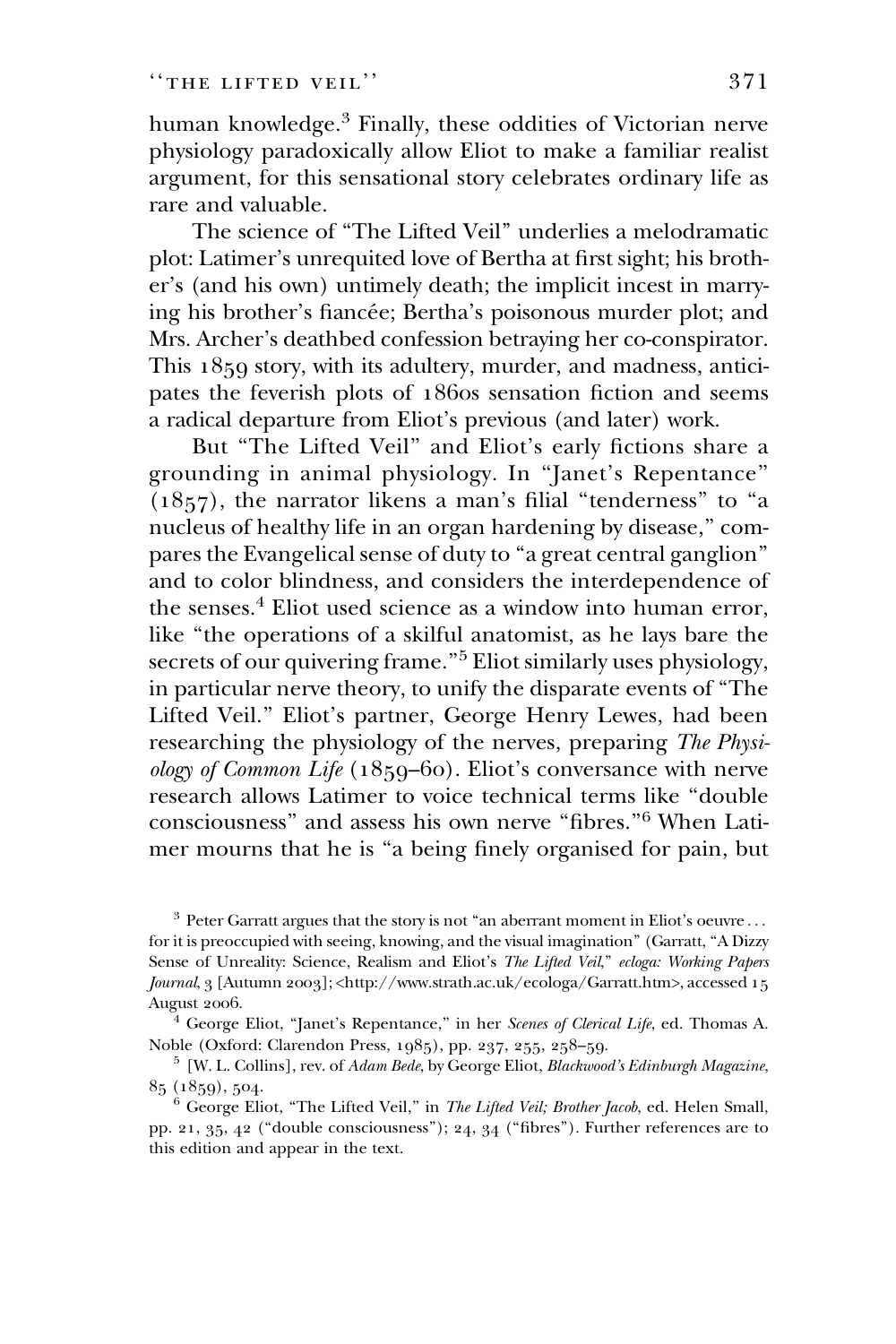with hardly any fibres that responded to pleasure'' (''The Lifted Veil,"  $p. 24$ ), Eliot may be referring to Johannes Müller's theory of specific nerve energies, from Elements of Physiology (1826). The story's climactic revivification echoes Lewes's late-1850s experiments in the galvanic reanimation of frogs, which, like the story, explored the borders of consciousness and sensation.<sup>7</sup> Eliot's readers would recognize these scientific debates from mid-century periodicals such as the Athenaeum, the Cornhill, Macmillan's, or the Westminster Review.<sup>8</sup> The reanimation scene thus (typically for Eliot) builds from a scientific reference to a philosophical and moral inquiry.

While many readers have assumed that ''The Lifted Veil'' represents a departure from the scientific methodology that often informs Eliot's work, the best criticism on the story complicates this reading. I intend to extend these critics' work by showing that speculative cases were often well-integrated elements of contemporary medical knowledge. Kate Flint argues that Eliot ''carefully ties in [to contemporary science] the blood transfusion episode,'' and ''the novella's interrogation of the limits of positivism are dependent... on this very definite scientific grounding'' (The Victorians and the Visual Imagination, pp. 96, 97). However, Flint accepts the distinction between real and ''pseudo'' science (p. 97). Similarly, Richard Menke argues that the experiment represents "prescience [animal magnetism] giv[ing] way to...science [transfusion]" ("Fiction as Vivisection," p. 630).

 $7$  Lewes discusses transfusion experiments and reanimation, including a scene eerily similar to that in the story. He uses language like Eliot's in discussing how a heart may be made to beat after death by the introduction of fresh blood. See George Henry Lewes, The Physiology of Common Life, 2 vols. (New York: D. Appleton, 1860), I, 269, 272– 73, 278. See also Kate Flint, The Victorians and the Visual Imagination (Cambridge: Cambridge Univ. Press, 2000), pp. 105–6. Shuttleworth mentions relevant cases Lewes published in 1858 on blood circulation (''Introduction,'' p. xxix). Garratt examines the similarity between the story and another episode in Physiology of Common Life, an experiment in suicidal suffocation (see Garratt, ''A Dizzy Sense of Unreality''). Neil Hertz discusses a passage in Eliot's 1857 story ''Mr. Gilfil's Love-Story'' that investigates the borders of consciousness (see Hertz, George Eliot's Pulse [Stanford: Stanford Univ. Press, 2003], pp. 11-13 and 44). Richard Menke argues that all of Eliot's fiction is a kind of vivisection of human psychology (see Menke, ''Fiction as Vivisection: G. H. Lewes and George Eliot,"  $ELH$ ,  $67$  [2000],  $617-53$ ).

<sup>8</sup> See Meegan Kennedy, Revising the Clinic: Vision and Representation in Victorian Medical Narrative and the Novel (Columbus: Ohio State Univ. Press, 2010), pp. 54–86; and the Science in the Nineteenth-Century Periodical project.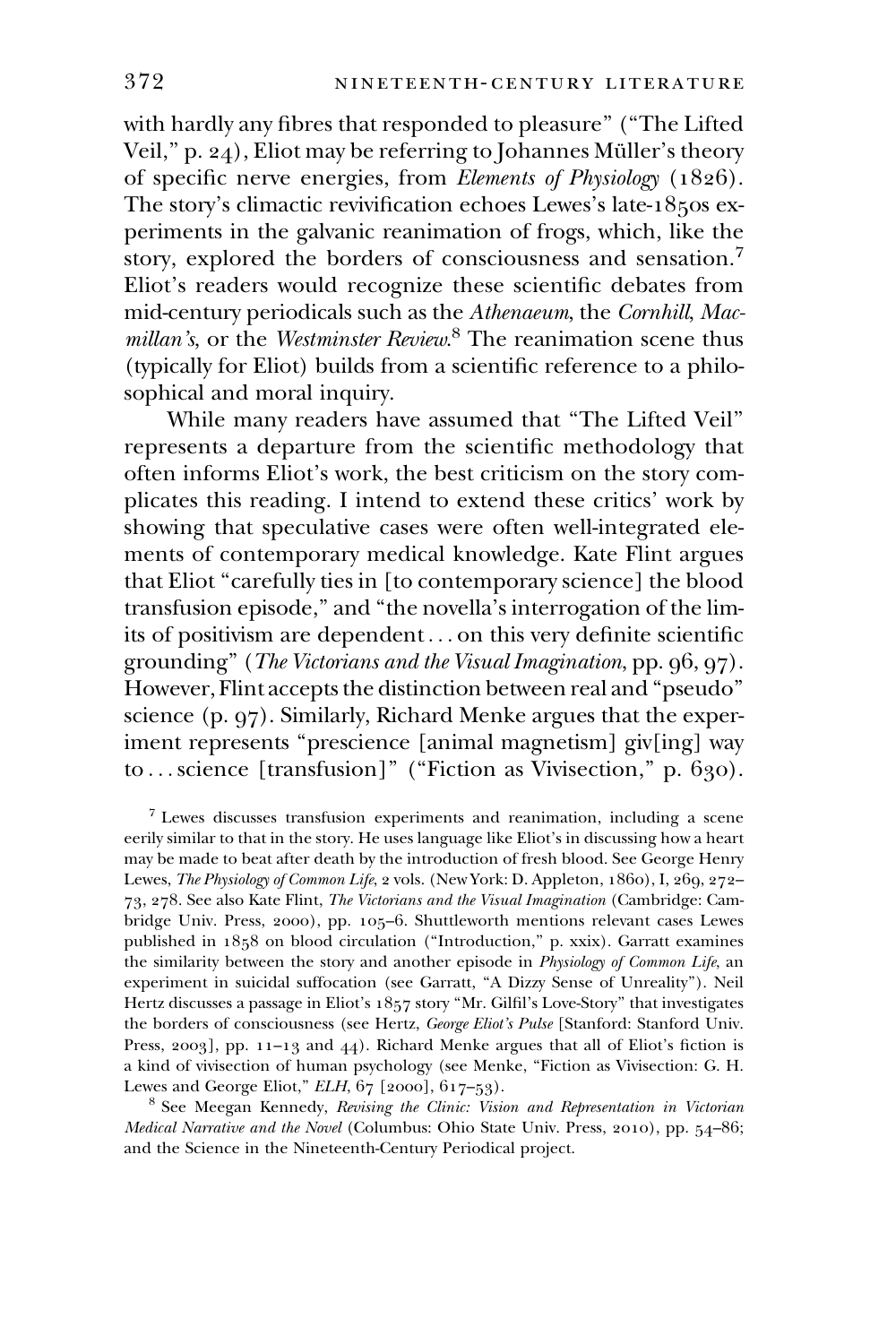Animal magnetism and reanimation were indeed at the edges of what most mid-century clinicians accepted as reliable, but blood transfusions were arguably as controversial and certainly more dangerous than animal magnetism at the time.<sup>9</sup>

Finally, a number of critics have noted the story's use of contemporary neurological theories. Martin N. Raitiere has argued that the story represents the first print description of complex partial seizure and a model for John Hughlings-Jackson's eventual theorization of the disease.<sup>10</sup> Raitiere identifies several of Latimer's symptoms as central to complex partial seizure: moodiness, partial aura with ''distortions of time and memory," hallucinations, fits of horror, and a "dreamy state" that Hughlings-Jackson termed ''double consciousness'' because the patient could be aware of both a hallucination and reality (''Did the Novelist Anticipate the Neurologist,'' pp. 144, 145, 149). Latimer does use the term ''double consciousness,'' but the term was not exclusively used in the context of epilepsy and could even be used to describe a state of reverie in the healthy brain; Helen Small, Jane Wood, and Shuttleworth show how Latimer's visions draw upon neurological theories of ''double consciousness.''<sup>11</sup> Raitiere's detective work is impressive,

 $9$  Blood transfusions were outlawed for over a century after a patient died in 1667. Kim Pelis shows that transfusions reemerged in the nineteenth century among obstetricians working to save hemorrhaging women, but the procedure remained relatively controversial, dangerous, and rare until 1901, when Karl Landsteiner published his discovery of blood types. See Kim Pelis, ''Blood Clots: The Nineteenth-Century Debate over the Substance and Means of Transfusion in Britain," Annals of Science, 54 (1997), 331–52. See also Flint, The Victorians and the Visual Imagination, pp. 106–7.

<sup>10</sup> In his essay ''Did the Novelist Anticipate the Neurologist?'' Martin N. Raitiere focuses on establishing the diagnosis of complex partial epilepsy and only touches on the question of how Eliot might have known about this constellation of symptoms. In The Complicity of Friends he argues that Herbert Spencer suffered from a form of ''reading epilepsy,'' which would have given Eliot privileged knowledge of an illness not yet known to the medical profession. See Martin N. Raitiere, ''Did the Novelist Anticipate the Neurologist? The Enigma of George Eliot's The Lifted Veil," Literature and Medicine, 30 (2012), 144-70; and Martin N. Raitiere, The Complicity of Friends: How George Eliot, G. H. Lewes, and John Hughlings-Jackson Encoded Herbert Spencer's Secret (Lewisburg, Penn.: Bucknell Univ. Press, 2012).

<sup>11</sup> See Helen Small, "Introduction," pp. ix-xxxviii, and "Explanatory Notes," in The Lifted Veil; Brother Jacob, pp. 94–95; Jane Wood, Passion and Pathology in Victorian Fiction (New York: Oxford Univ. Press, 2001), pp. 99–100; and Shuttleworth, ''Introduction,'' pp. xxvi-xxvii. See also Sally Shuttleworth, '''The Malady of Thought': Embodied Memory in Victorian Psychology and the Novel," in Memory and Memorials, 1789–1914: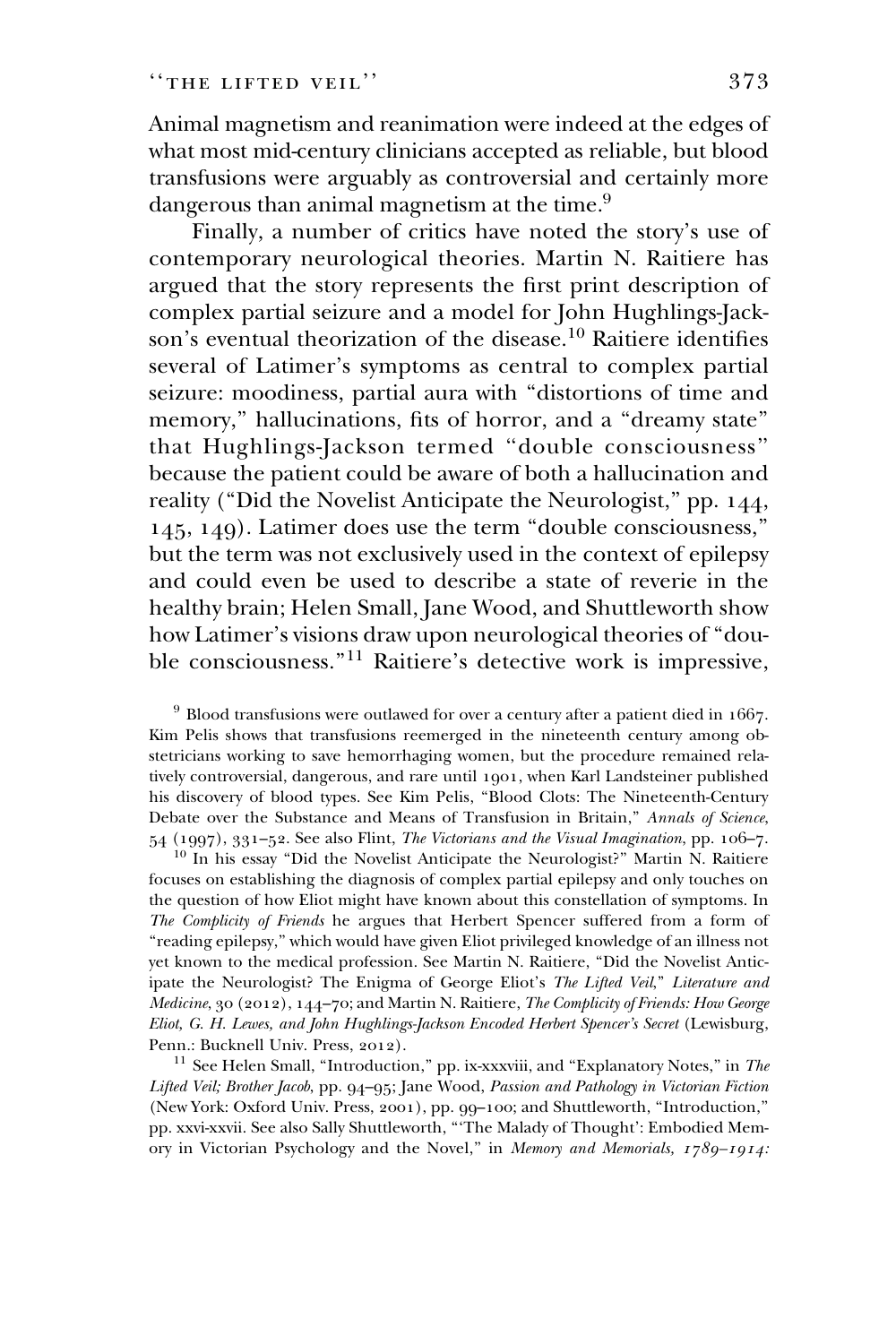but even if Eliot was describing Spencer's illness, Raitiere's thesis does not account for the symbolic primacy Eliot accords the cardiac attack bookending Latimer's story or her choices in describing Latimer's symptoms.

In this essay I show that the neurological phenomenon called hyperaesthesia offers another possible set of precursors a physiological vocabulary, if you will—for Latimer's predicament. Hyperaesthesia cases are useful models in this context because they look Gothic and, frankly, inappropriate for clinical medicine, but—as these respectable physicians demonstrate in their treatises—if judiciously managed, they offer a welcome spark of speculation for future work. These cases illustrate the capaciousness and flexibility of the realism that Eliot built her career on.

The borders of Victorian science were porous and contested. For many years there was no role of ''professional'' scientist as there was in other countries, which famously roused some anxiety that, for the English, science ''led to little honour, and to less profit.''12 Debates over scientific terms and methodology slowed the work of organizations like the Royal Society and the British Association for the Advancement of Science.<sup>13</sup> Alison Winter notes that ''the practices, practitioners, contexts, and audiences that existed for early Victorian science were extremely diverse''; researchers debated the reliability of different kinds of evidence and even what constituted the scientific community.14 Indeed, while Lewes chastised Charles Dickens for ment. Typeraestics because they look Gc<br>
cal medicine, but—as<br>
in their treatises—if j<br>
spark of speculation<br>
capaciousness and fle<br>
career on. The borders of<br>
tested. For many yea<br>
entist as there was ir<br>
some anxiety tha writing spontaneous combustion into Bleak House (1852–53),

Literary and Cultural Perspective, ed. Matthew Campbell, Jacqueline M. Labbe, and Sally Shuttleworth (New York: Routledge, 2000), pp. 46–59, especially pp. 51–52. Shuttleworth also mentions William Carpenter's and Henry Holland's work on prevision (''Introduction,'' p. xxvi). For a good discussion of ''double consciousness,'' see Beth Tressler, ''Waking Dreams: George Eliot and the Poetics of Double Consciousness,'' Victorian Literature and Culture, 39 (2011), 483-87.

 $12$  See Charles Babbage, Reflections on the Decline of Science in England, and on Some of Its Causes (London: B. Fellowes, 1830), p. 23.

 $^{13}$  See Richard R. Yeo, Defining Science: William Whewell, Natural Knowledge, and Public Debate in Early Victorian Britain (Cambridge: Cambridge Univ. Press, 1993), especially pp. 28ff.

<sup>&</sup>lt;sup>14</sup> Alison Winter, "The Construction of Orthodoxies and Heterodoxies in the Early Victorian Life Sciences," in Victorian Science in Context, ed. Bernard Lightman (Chicago: Univ. of Chicago Press, 1997), p. 25.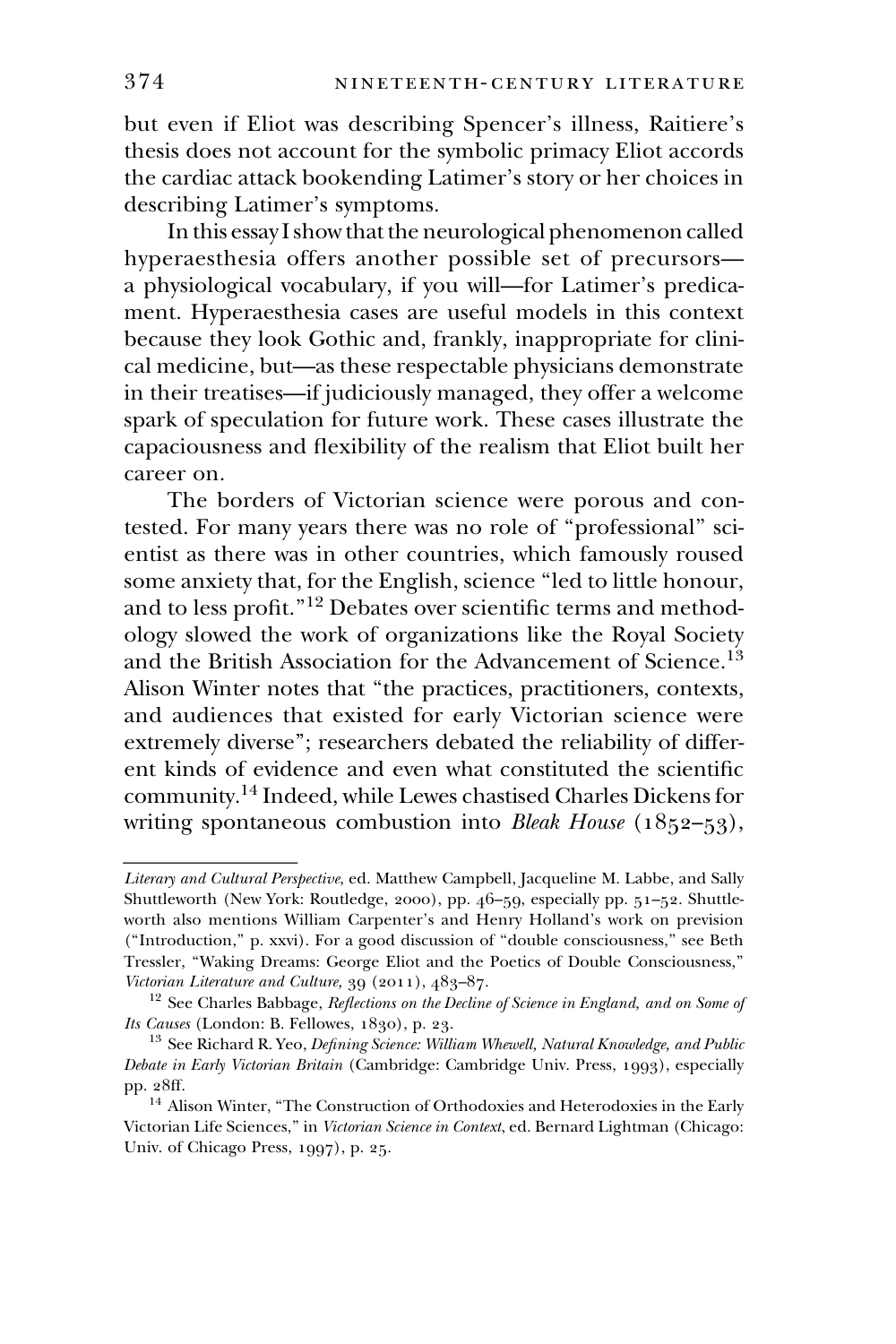Thomas Huxley attacked Lewes in 1853 as a rank amateur with only book-knowledge of science.15

Similarly, the medical community endured decades-long disputes over training, registration, licensure, remuneration, and the like as practitioners negotiated the shift from a largely informal bedside training in the early nineteenth century to a formal and scientific hospital training at the turn of the century.16 Alternative therapies bloomed in these years, from homeopathy to electro-biology.17 Physicians identified as ''regular'' (allopathic) or "irregular" ("sectarian"), depending largely on training, but their treatments overlapped. Following a backlash in the 1840s against the purging and bleeding of so-called heroic medicine, the "quack" nostrums hawked by itinerants (and prescribed by many regulars) advertised their lack of harsh ingredients like mercury but often used them anyway.18 The British were not all eager to give up heroic treatments or to adopt new medical technology like the stethoscope, statistics, anesthesia, and antisepsis.19 But they investigated new medical techniques with both speculation and skepticism—some that today we

<sup>15</sup> See Rosemary Ashton, G. H. Lewes: A Life (Oxford: Clarendon Press, 1991), pp. 143–47.

<sup>16</sup> For developments in medical training, see W. F. Bynum, Science and the Practice of Medicine in the Nineteenth Century (Cambridge: Cambridge Univ. Press, 1994); and Thomas Neville Bonner, Becoming a Physician: Medical Education in Britain, France, Germany, and the United States,  $1750 - 1945$  (New York: Oxford Univ. Press, 1995). For a case study of how one physician responded to the call for a professional, scientific, and clinical medicine, see Terrie M. Romano, Making Medicine Scientific: John Burdon Sanderson and the Culture of Victorian Science (Baltimore: Johns Hopkins Univ. Press, 2002).

<sup>17</sup> Logie Barrow identifies the 1840s as the heyday of alternative medicines, although the 1850s saw a resurgence of popular and scientific discussion of mesmerism and electro-biology (hypnotism). See Logie Barrow, ''Why Were Most Medical Heretics at Their Most Confident around the 1840s? (The Other Side of Victorian Medicine),'' in British Medicine in an Age of Reform, ed. Roger French and Andrew Wear (London: Routledge, 1991), pp. 165–85.

<sup>18</sup> See Roy Porter, *Quacks: Fakers and Charlatans in English Medicine* (Charleston, S.C., and Stroud, Gloucestershire: Tempus, 2000), p. 128; and William H. Helfand, Quack, Quack, Quack: The Sellers of Nostrums in Prints, Posters, Ephemera and Books (New York: Grolier Club, 2002), pp. 32–33. On the process of ''therapeutic reform'' in the pharmaceutical industry, see Joseph M. Gabriel, Medical Monopoly: Intellectual Property Rights and the Origins of the Modern Pharmaceutical Industry (Chicago: Univ. of Chicago Press, 2014).

 $1^{\overline{9}}$  See Stanley Joel Reiser, Medicine and the Reign of Technology (Cambridge: Cambridge Univ. Press, 1978).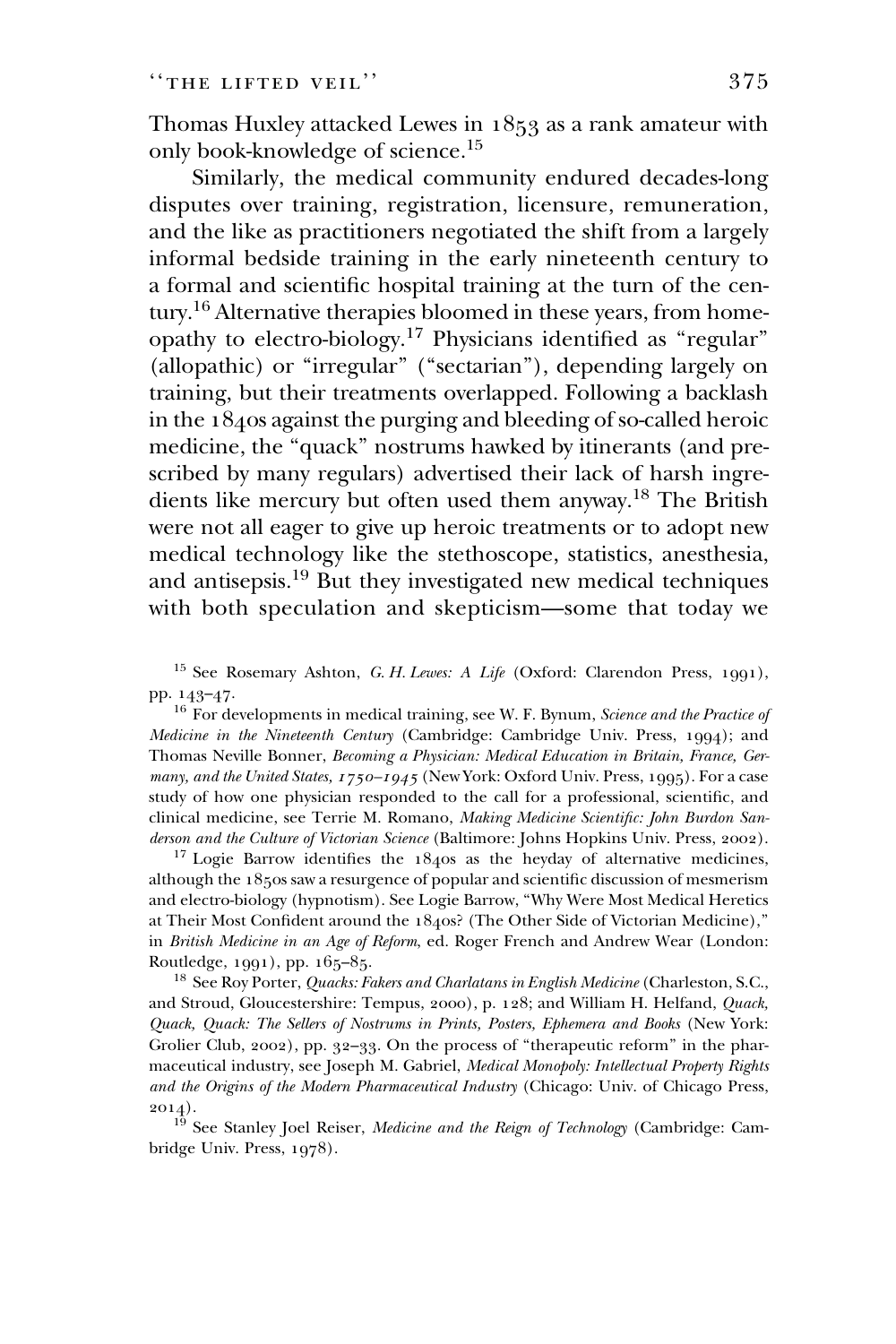consider pseudo-science and others that are a commonplace of modern medicine. Just as blood transfusion was a controversial procedure instead of the science it is now, prevision and telepathy were carefully considered by respected Victorian physicians. For example, Henry Holland cautions that researchers must verify ''miraculous [mesmeric] powers'' using ''evidence far more searching and stringent" than that needed for symptoms like trance, which were readily explicable by physiology. $2^{0}$ Holland considers what would constitute evidence of miraculous powers instead of dismissing such claims altogether. Individual practitioners might include not only old-fashioned or traditional practices but some of these innovations. In short, "regular" clinical medicine in the nineteenth century was more comprehensive and less restrictive in practice than its ideal, especially outside the metropole; the boldly experimental Dr. Meunier in ''The Lifted Veil'' is perhaps typically French but would not have been out of place as a British physician either.

John Elliotson, whom Eliot met in 1853, exemplifies the difficulty of determining the borders of respectable science.<sup>21</sup> Elliotson was President of the Medical and Chirurgical Society of London and Fellow of the Royal College of Physicians and the Royal Society. He also founded the London Phrenological Society and was forced to resign from the Royal Medical and Chirurgical Society and the University of London in 1838 due to his support of mesmerism. His text The Principles and Practice of Medicine (1839) became a teaching reference anyway.<sup>22</sup> He founded The Zoist, a mesmerism and phrenology journal, in 1843 and gave the Harveian Oration at the Royal College of Physicians in 1846, although not without some controversy: he spoke on mesmerism. Elliotson promoted the benefits of surgical anesthesia (via mesmerism) while it was controversial, and

<sup>&</sup>lt;sup>20</sup> Henry Holland, *Chapters on Mental Physiology*, 2d ed. (London: Longman, Brown, Green, Longmans, and Roberts, 1858), p. 100.

 $21$  See George Eliot, letters to Sara Sophia Hennell, [8 November 1853] and [18] November 1853], in The George Eliot Letters, ed. Gordon S. Haight, 9 vols. (New Haven: Yale Univ. Press, 1954–78), II, 124 and II, 126.

<sup>&</sup>lt;sup>22</sup> See John Elliotson, *Lectures on the Theory and Practice of Medicine*, ed. John Charles Cooke and Thornton G. Thompson (London: J. F. Moore, 1839).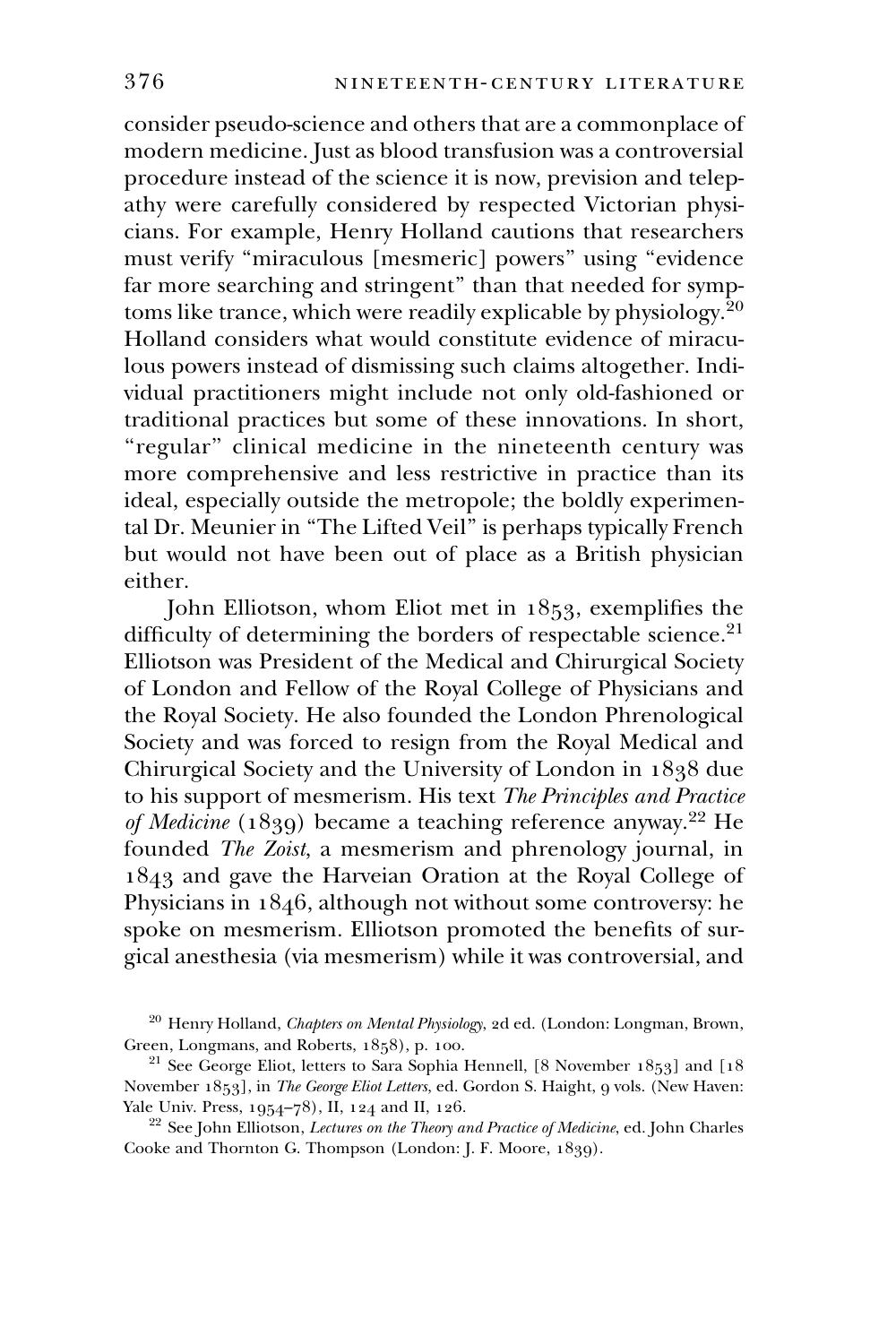he was one of the first British physicians to champion the use of the stethoscope.<sup>23</sup>

Eliot sets her story during the period when phrenology and mesmerism were most in evidence in Britain, bounded by Latimer's romantic-era youth and his death in 1850. The controversy over mesmerism was perhaps strongest in 1846, when it was on the verge of acceptance as a form of anesthesia.<sup>24</sup> After 1850, mesmeric experiments lapsed into popular entertainments. Thus ''The Lifted Veil'' is poised in the historical moment when the accelerating pace of medical professionalization and reform collides with a proliferation of exploratory, alternative therapies.

Eliot plays up the extremity of Latimer's peculiar symptoms, but in fact they fall within a spectrum of similar cases circulated among respected physiology texts. If, as Flint argues, ''rather than being sensationalist and improbable, Meunier's experiment is directly linked to contemporary physiology'' (The Victorians and the Visual Imagination, p. 102), the same could be said about Latimer's symptoms. Beryl Gray shows that Eliot had studied the claims of animal magnetism in cases that resemble Latimer's episodes.<sup>25</sup> Given Lewes's immersion in physiology during the late 1850s and Eliot's increasing interest in science, however, "regular" Victorian medicine was available as another site from which she could consider such cases.

While physicians' interest in animal magnetism declined after 1850, medical textbooks continued to print unusual cases examining similar phenomena. William Benjamin Carpenter, an Edinburgh-trained physician instrumental in establishing University College London, sought to discredit phrenology and explain mesmerism on physiological terms. He examined odd sensory phenomena in his classic medical treatise, Principles of Human Physiology (1842, with multiple editions over four decades). Both Eliot and Lewes knew Carpenter's work, including

<sup>&</sup>lt;sup>23</sup> See Alan Gauld, "Elliotson, John (1791–1868)," in Oxford Dictionary of National Biography (Oxford: Oxford Univ. Press, 2004), XVIII, 192–93. See also Reiser, Medicine and the Reign of Technology, pp. 32–43.

<sup>&</sup>lt;sup>24</sup> See Alison Winter, Mesmerized: Powers of Mind in Victorian Britain (Chicago: Univ. of Chicago Press, 1998), pp. 173, 184.

<sup>&</sup>lt;sup>25</sup> See Gray, "Pseudoscience and George Eliot's 'The Lifted Veil.'"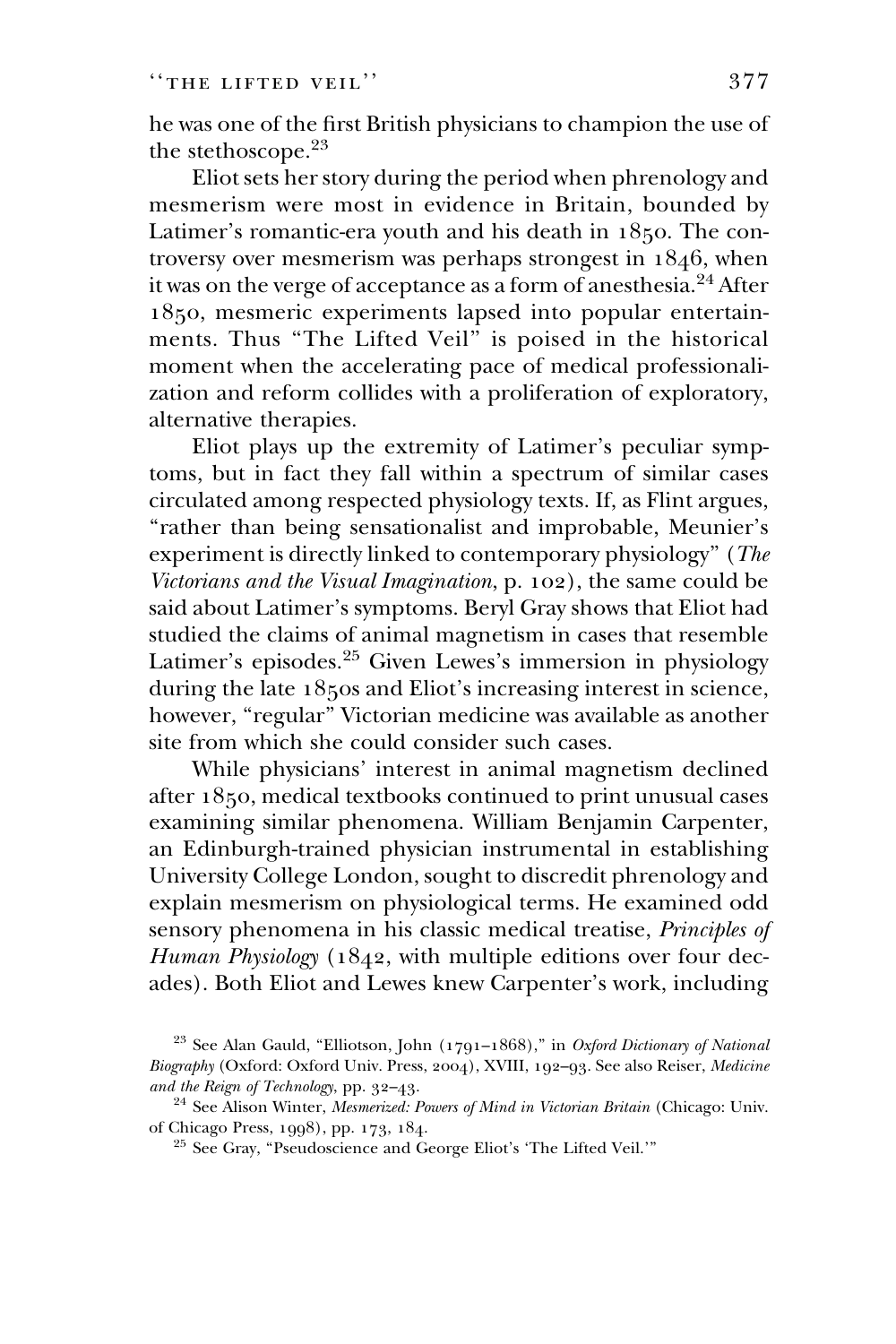his examination of mesmeric cases.<sup>26</sup> The cosmopolitan physician John Hughes Bennett also examined such phenomena, in his much-reprinted Clinical Lectures on the Practice and Principles of Medicine, first published in 1850. A promoter of scientific medicine (he argued against bloodletting and in favor of the microscope), Bennett taught hypnotism as part of his course in physiology at Edinburgh as late as the  $186$ os.<sup>27</sup> Sir Henry Holland was Physician in Ordinary to the Queen and six prime ministers. His Chapters on Mental Physiology (first published in 1852 with chapters excerpted from Medical Notes and Reflections, first edition 1839) discusses the ''strange and almost mysterious nature'' of spectral illusions (Chapters on Mental Physiology, p. 45) and analyzes the claims of mesmerism and phrenology. Eliot knew (and occasionally consulted) Holland, and she and Lewes were familiar with his texts.<sup>28</sup> Forbes Winslow presents a number of cases with symptoms similar to Latimer's in his treatise On Obscure Diseases of the Brain (1860). Although Winslow's advocacy for the insane attracted controversy, his treatise went through four English and two American editions.

 $26$  In October 1853, writing to Charles Bray (who had introduced her to phrenology and mesmerism), Eliot comments: ''You should read the article in the Quarterly [Review] on Electro-Biology—it is by Dr. Carpenter—a 'naked neddy' in your esteem, but still the first physiologist in England'' (Letters, II, 121 [29 October 1853]). Upon meeting the mesmerist physician John Elliotson on 9 November 1853, however, she reported to Sara Hennell: ''He expressed considerable indignation about Carpenter's article—not unjustly I think—because it blinks all the facts of mesmerism" (Letters, II, 126 [18 November 1853]). In the mid-1850s, after she joined Lewes, she distanced herself from her earlier interest in phrenology and mesmerism (see Gray, ''Pseudoscience and George Eliot's 'The Lifted Veil,''' p. 422), and is likely to have become more familiar with Carpenter's work on marine physiology and the microscope. Lewes was then writing Sea-Side Studies and Physiology of Common Life. William Baker lists three of Carpenter's books and six of his articles as being in Lewes's library (see Baker, The George Eliot-George Henry Lewes Library: An Annotated Catalogue of Their Books at Dr. Williams's Library, London [New York: Garland, 1977], p. 35). Indeed, Carpenter wrote a letter of support to Lewes praising Sea-Side Studies upon its publication in 1858 (see Ashton, G. H. Lewes: A Life, p. 188).

<sup>27</sup> See Harley Williams, *Doctors Differ: Five Studies in Contrast: John Elliotson, Hugh* Owen Thomas, James Mackenzie, William Macewen, R. W. Philip (London: Scientific Book Club, 1947), p. 79.

<sup>28</sup> See Baker, The George Eliot-George Henry Lewes Library, p. 98; Wood, Passion and Pathology in Victorian Fiction, p. 99; and Shuttleworth, "Introduction," p. xlv. Rick Rylance argues that *Middlemarch* and Holland have "a recognizable similarity of thinking" on mental and moral issues (Rylance, Victorian Psychology and British Culture 1850–1880 [New York: Oxford Univ. Press, 2000], p. 131).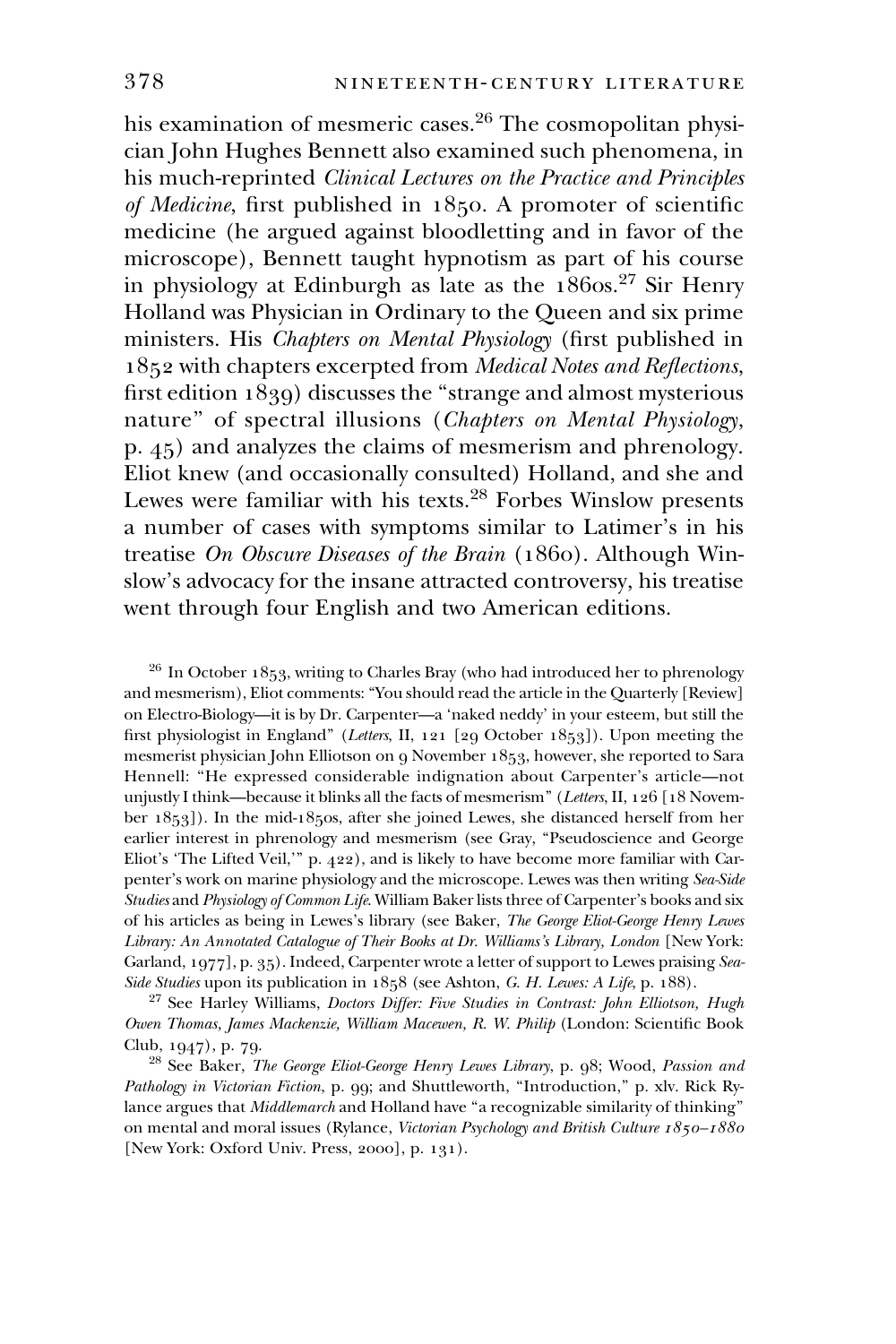The cases I discuss here thus represent the judgment of an array of respected physician-authors. They record unusual sensory experiences that cannot be dismissed as insanity, hysteria, or drug-induced hallucinations. While they generally seek a physiological cause, some (Winslow in particular) seem open to alternate explanations. They write in a context where professional identity is profoundly in flux, but the boundaries of the known are equally fluid; further, they acknowledge both of these challenges, carefully balancing speculation and skepticism in their texts. Finally, these cases—whether because they are rare or because they are so memorable—circulate through text after text, sometimes for decades (many originated in the 1820s-30s treatises of Walter Scott, Samuel Hibbert, and David Brewster).29 Ironically, the circulation of these remarkable cases through Victorian medical texts seems to normalize them within the context of brain science, as each author calmly quotes and cites his source despite reporting the oddest occurrences.

These texts offer broad medical analogues for Latimer's symptoms, allowing for visions (for example) without requiring that they be the result of insanity or delusion. Presaged by a childhood ''complaint of the eyes that made [him] blind for a little while" ("The Lifted Veil," p. 5) and identifying him with the iconic blind prophet, Latimer's visions echo neurological cases in which a dysfunction of the eye or brain causes disturbances of vision. As Holland remarks, ''In many remarkable cases the ordinary perceptions from the senses are wholly disturbed and perverted by the condition of the sensorium receiving them" (Chapters on Mental Physiology, p. 96). Lewes comments, ''It is well known that persons suffering from brain disease, or disturbance of cerebral circulation, have seen spectral objects with a vividness equal to that of actual vision. A black cat is seen to run up the wall; a person is seen to enter the room'' (Physiology of Common Life, II, 282). Winslow discusses a woman who, after an operation for cataract, hallucinated ''generally threatening and alarming'' ''high walls [and] heavily-laden

<sup>&</sup>lt;sup>29</sup> See Walter Scott, Letters on Demonology and Witchcraft, Addressed to J. G. Lockhart, Esq. (London: John Murray, 1830); Samuel Hibbert, Sketches of the Philosophy of Apparitions (Edinburgh: Oliver and Boyd, 1824); and David Brewster, Letters on Natural Magic, Addressed to Sir Walter Scott (London: John Murray, 1832).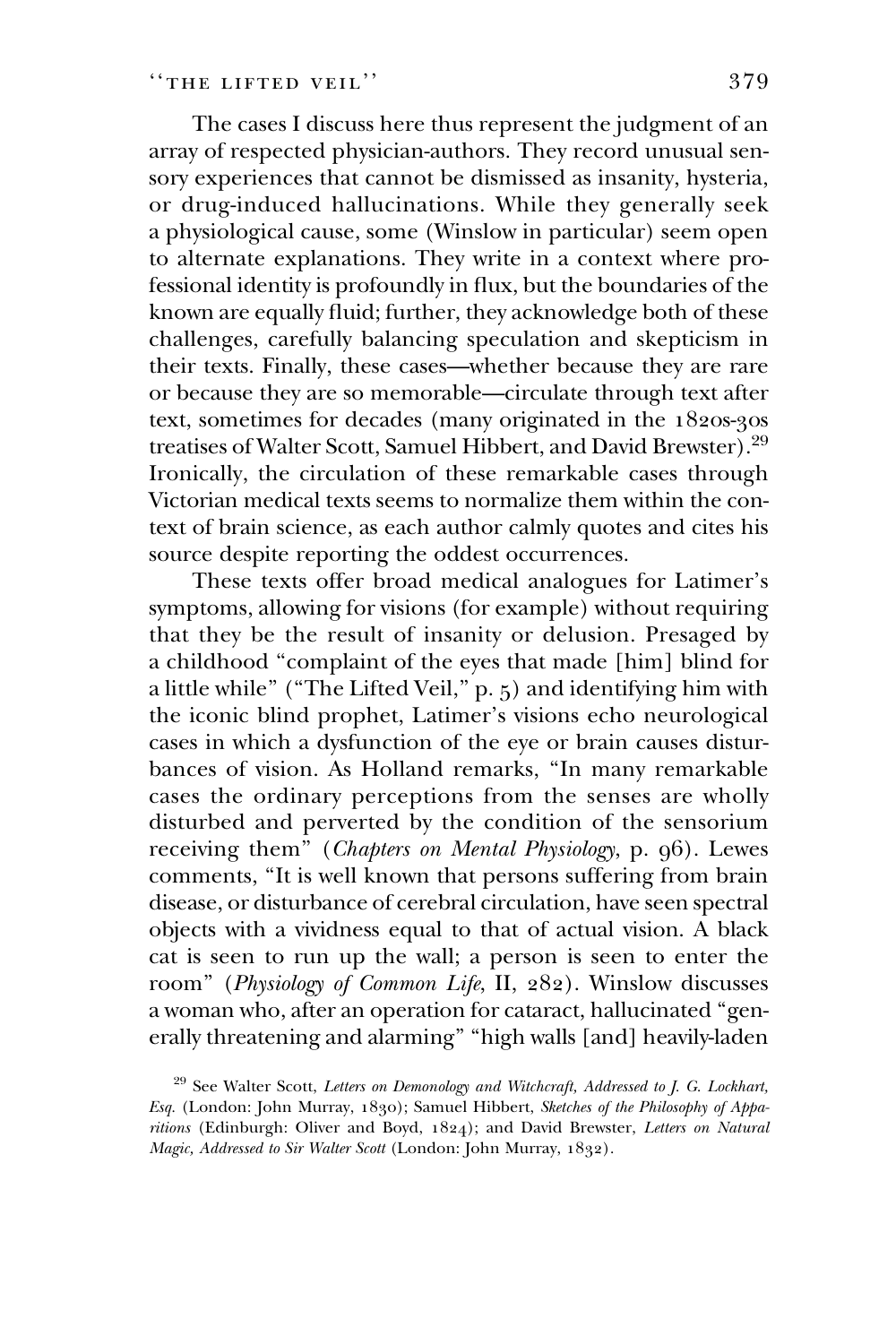carts.''<sup>30</sup> Similarly, Bennett's patient Mrs. M'Kenzie suffered "partial amaurosis" (blindness) and "is much troubled with ocular spectra.'' Bennett explains: ''She thinks she sees wild animals, flower gardens, oil paintings, and children dancing before her, dressed in clothes of various colours''; he diagnoses her case as a ''functional disorder of the nervous system'' with "spinal irritation."<sup>31</sup>

Such hallucinations, like Latimer's, can be aural as well. Elliotson tells of a bookseller, Nicolai, who ''saw [and heard] an immense number of objects—people and brutes.'' His source, Samuel Hibbert, explains the phantasms as ''the consequence of a diseased state of the nerves, and an irregular circulation of the blood."<sup>32</sup> "A worthy clergyman," a patient of Winslow's, after ''a severe attack of carbuncle at the nape of the neck. ... began to hear voices audibly speak to him'' in Welsh, the language of his youth (Winslow, On Obscure Diseases of the Brain, p. 238). Holland notes the frequency of ''organs, bells, [and] street-cries'' in such aural illusions and tells of a musical lady who, like Latimer, was much annoyed by the incessant tunes she heard (Chapters on Mental Physiology, pp. 49, 53). Seeing visions and hearing voices can of course result from psychological disease or the mesmeric trance. But these physicians describe patients as though they are ''overhearing'' voices or other noises inaudible to others, not hearing illusory voices inside their heads.

These medical cases match an important element of Latimer's self-presentation: he suffers not deceptive sensory function, but remarkably acute sensory function. The story, like these medical treatises, frames the uncanny voices as a material truth. Latimer consistently refers his experiences back to sound metaphors. He characterizes overhearing others' thoughts as

 $30$  Forbes Winslow, On Obscure Diseases of the Brain, and Disorders of the Mind: Their Incipient Symptoms, Pathology, Diagnosis, Treatment, and Prophylaxis (London: John Churchill, 1860), p. 580. Winslows is quoting the neurologist Moritz von Romberg (1795–1873).

<sup>&</sup>lt;sup>31</sup> John Hughes Bennett, Clinical Lectures on the Principles and Practice of Medicine (New York: Samuel S. and William Wood, 1860), pp. 399–400.

 $32$  John Elliotson, *The Principles and Practice of Medicine, First American, from the Second* London Edition, Greatly Enlarged and Improved, ed. Nathaniel Rogers and Alexander Casper Lee (Philadelphia: Carey and Hart, 1844), p. 547 and n. This example is absent from the earlier, 1839 (London) version of this text.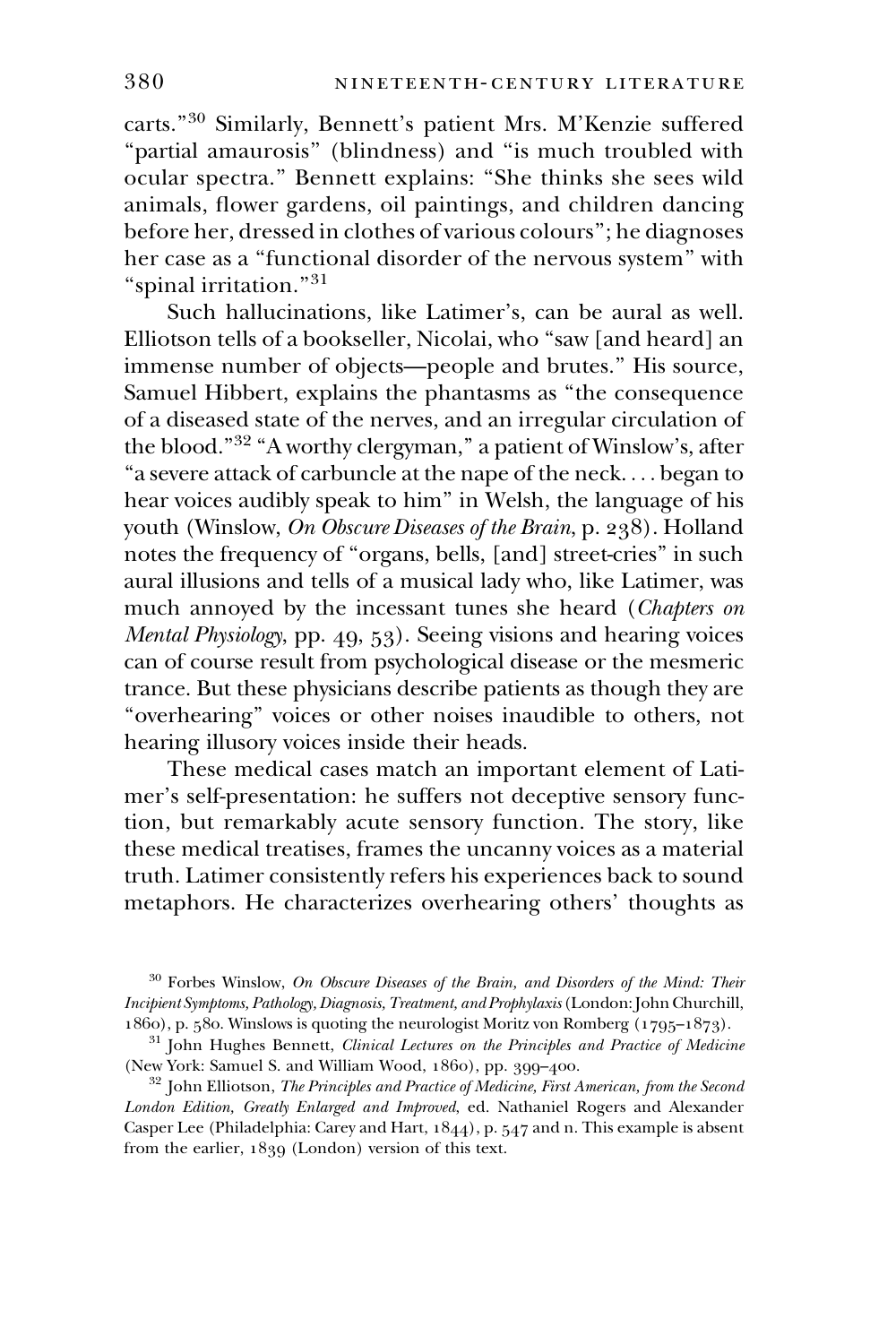like hearing ''an importunate, ill-played musical instrument, or the loud activity of an imprisoned insect," for example; "grating metal" that "set [his] teeth on edge"; or "a ringing in the ears" ("The Lifted Veil," pp. 13, 14, 18). He presents his experience as the ability to hear some extremely high-pitched stratum of sound, tapping into a stream of vibrations imperceptible to others, much as dogs can hear sounds that humans cannot. Indeed, he diagnoses the problem as ''a preternaturally heightened sense of hearing, making audible to one a roar of sound where others find perfect stillness," a "superadded consciousness of the actual'' (p. 18).

Although Latimer does use terms like ''strange new power'' to describe his experience, he seeks a physiological explanation of his state. He considers whether ''a disease—a sort of intermittent delirium, [is] concentrating [his] energy of brain into moments of unhealthy activity" ("The Lifted Veil," p. 12).<sup>33</sup> Latimer describes his condition as an ''abnormal sensibility'' and a ''morbid organisation,'' and refers to his first two episodes as "cases" ("The Lifted Veil," pp. 13, 14). He attributes his powers to his "diseased sensibility": a disorder of his perceptive apparatus, not "merely a diseased activity of the imagination," because his previsions prove them to ''have a fixed relation to the mental process in other minds'' (pp. 20, 13). He has ''little hope that [his vision] was the mere diseased play of [his] own mind, and had no relation to external realities'' (p. 20). Although his fretful, sensitive persona suggests a psychological influence, Latimer was, even as a child, especially attuned to the physical sounds around him (p. 5). Like the physicians exploring these phenomena, Latimer—while turning from one metaphor to another in a vain attempt to capture these experiences—frames them as physiological rather than psychological or mystical events. Remarkably, despite the evident disruptions to his sensory apparatus, Latimer never questions his ability to observe and reason.

Latimer's telepathy thus presents not as delusion but as a particular neurological state: a kind of hyperaesthesia, or

<sup>&</sup>lt;sup>33</sup> Latimer's use of terms like "delirium" or "strange sudden madness" ("The Lifted Veil,'' p. 12) does not necessarily indicate a psychological illness, given contemporary theories on the neurological effects of physiological stimuli, as in Lewes's Physical Basis of Mind (1877).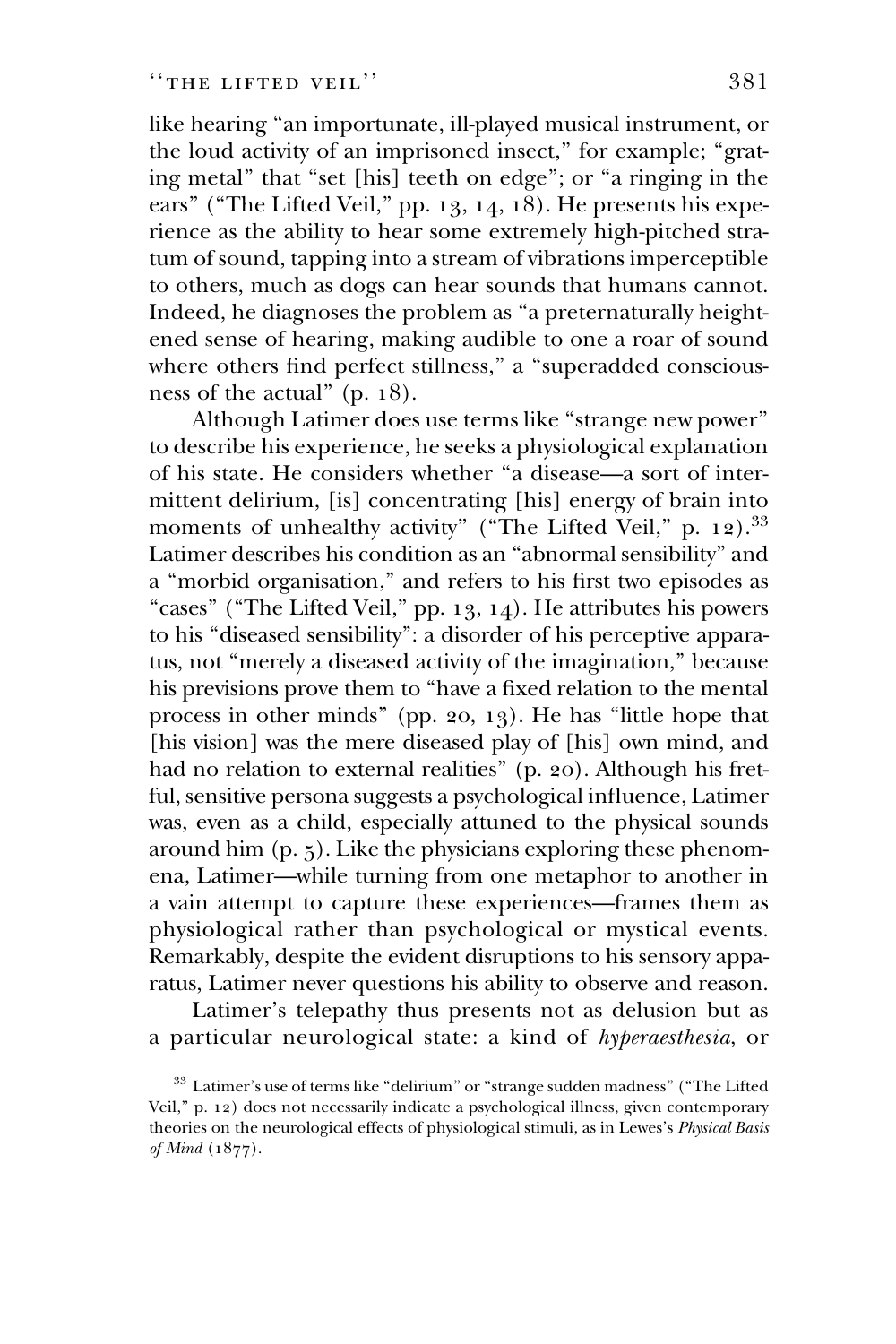extraordinarily acute sense. $34$  Hyperaesthesia appears regularly in Victorian medical treatises on the brain, reflecting the authors' duty to present specialized knowledge for physicians working from a limited experience. Carpenter, for instance, accepts ''most extraordinary acuteness'' of the senses in cases of mesmerism. He testifies: ''the Author has witnessed a case in which such an exaltation of the sense of Smell was manifested, that the subject of it discovered without difficulty the owner of a glove placed in his hand, in an assembly of fifty or sixty persons."<sup>35</sup> Carpenter reprints this and other cases in a Quarterly Review article on "Electro-Biology and Mesmerism" (1853), which Eliot is known to have read. Similarly, Elliotson twice discusses a case from William Heberden, where hemiplegia caused ''an extraordinary acuteness of smell'' (Lectures on the Theory and Practice of Medicine, pp. 399, 401).

Latimer's experiences are particularly similar to auricular hyperaesthesia, when the ear can act like a microphone to magnify sound just as Latimer's mental microscope magnifies images.36 Auricular hyperaesthesia had been reported by Victorian physiology, although it could not be accounted for. Scientific interest in the existence of sounds beyond human hearing dates back as far as 1820, when William Hyde Wollaston published ''On Sounds Inaudible by Certain Ears.''<sup>37</sup> Wollaston focuses on cases of partial deafness—people who cannot hear the high-pitched piping of the cricket or the bat—but he concludes, ''we may imagine that animals... may have the faculty of hearing still sharper sounds, which at present we do not know to

<sup>34</sup> Raitiere interprets the confirmation of Latimer's visions as simply another hallucination; this idea is plausible, but a less interesting reading morally (See ''Did the Novelist Anticipate the Neurologist,'' p.158).

<sup>35</sup> William Carpenter, Principles of Human Physiology, 6th ed., ed. Henry Power (London: John Churchill, 1864), p. 602. This discussion continues to appear in 1870s editions, through the posthumously published 1888 edition. See William B. Carpenter, Principles of Mental Physiology (New York: D. Appleton, 1888), p. 607.

 $36$  Latimer's description of aural sensory experience as if it were visual suggests that his condition may also be related to synaesthesia, the ability to experience one kind of sensory data as another. Winslow examines cases of synaesthesia as well.

 $^{37}$  Wollaston's claim was much discussed. See William Hyde Wollaston, "On Sounds Inaudible by Certain Ears,'' Philosophical Transactions of the Royal Society of London, 110 (1820), 306–14. For Victorian research on sound, see John M. Picker, Victorian Soundscapes (New York: Oxford Univ. Press), 2003), especially p. 8.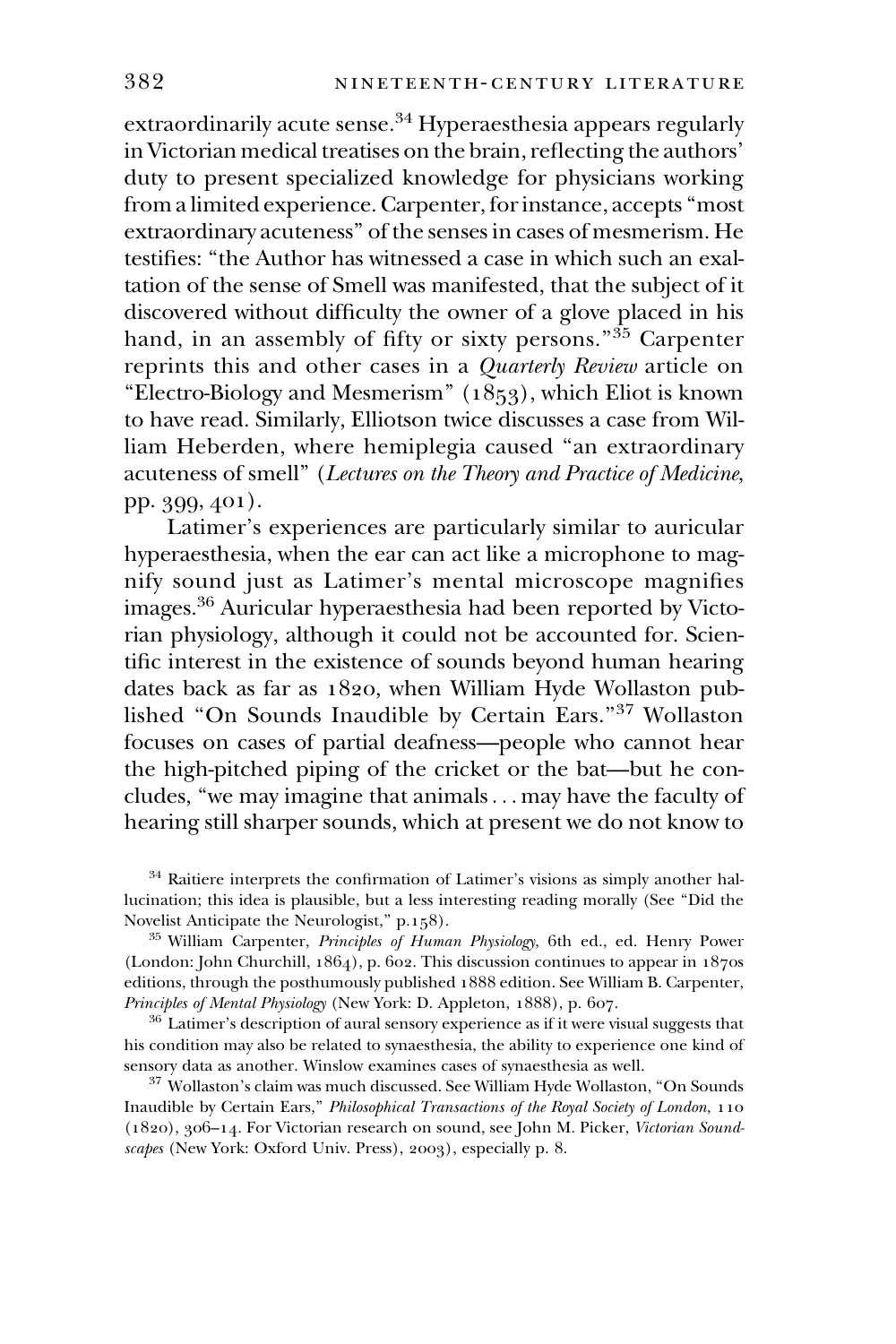exist ... [so that they] may be said to possess another sense'' (''On Sounds Inaudible,'' p. 314).

In such cases, Winslow explains, ''the hearing often becomes painfully acute. The faintest whisper reverberates through the ear like the noise of thunder, and conversations that are taking place in remote parts of the house are clearly and distinctly heard by the patient whilst in this state" (On Obscure Diseases of the Brain, p. 594). Of course, Latimer hears thoughts, not voices, as though he were attuned to brain vibrations instead of sound vibrations. Still, physiological cases suggest a linkage of material and mental reality in this way; another patient of Winslow's suffered ''intolerable acuteness of hearing and vision, insomuch that the slightest light and sound, even the humming of a fly, became insupportable. Ideas, also, were rendered more vivid. ... [and] the recollected images of the mind assumed a most frightful reality'' (On Obscure Diseases of the Brain, p. 578).<sup>38</sup> Like Latimer, Winslow's patient experiences this acute hearing as ''intolerable'' and ''insupportable,'' just as Eliot suggests in her famous passage in Middlemarch  $(1872)$ : "If we had a keen vision and feeling of all ordinary human life, it would be like hearing the grass grow and the squirrel's heart beat, and we should die of that roar which lies on the other side of silence."<sup>39</sup> In just this way—although, as John M. Picker shows, elsewhere Eliot endorses a notion of ''sympathetic resonance'' linking hearing to emotional identification (Victorian Soundscapes, pp. 88–89)—in ''The Lifted Veil'' Latimer's extraordinary sensitivity to sound serves only to deaden his sympathy for others.

Victorian physicians explored reports that epilepsy, still poorly understood, might cause hyperaesthesia and spectral illusions. Winslow and Elliotson expand upon a relevant case from ''Dr. Gregory.'' Here, a patient's epileptic fits were presaged by a visual apparition, a ''painful visitation'' in which (as the patient reports), "the door of the room ... flies wide open; an old

<sup>&</sup>lt;sup>38</sup> Winslow tells us this case was cited by Hibbert in his Sketches of the Philosophy of Apparitions (see Winslow, On Obscure Diseases of the Brain, p. 578).

<sup>&</sup>lt;sup>39</sup> George Eliot, Middlemarch, ed. David Carroll (Oxford: Clarendon Press, 1986), p. 189. Shuttleworth notes Gillian Beer's discussion of this trope (Shuttleworth, ''Introduction,'' p. xix). See Gillian Beer, ''Myth and the Single Consciousness: Middlemarch and The Lifted Veil," in This Particular Web: Essays on "Middlemarch," ed. Ian Adam (Toronto: Univ. of Toronto Press, 1975), p. 99.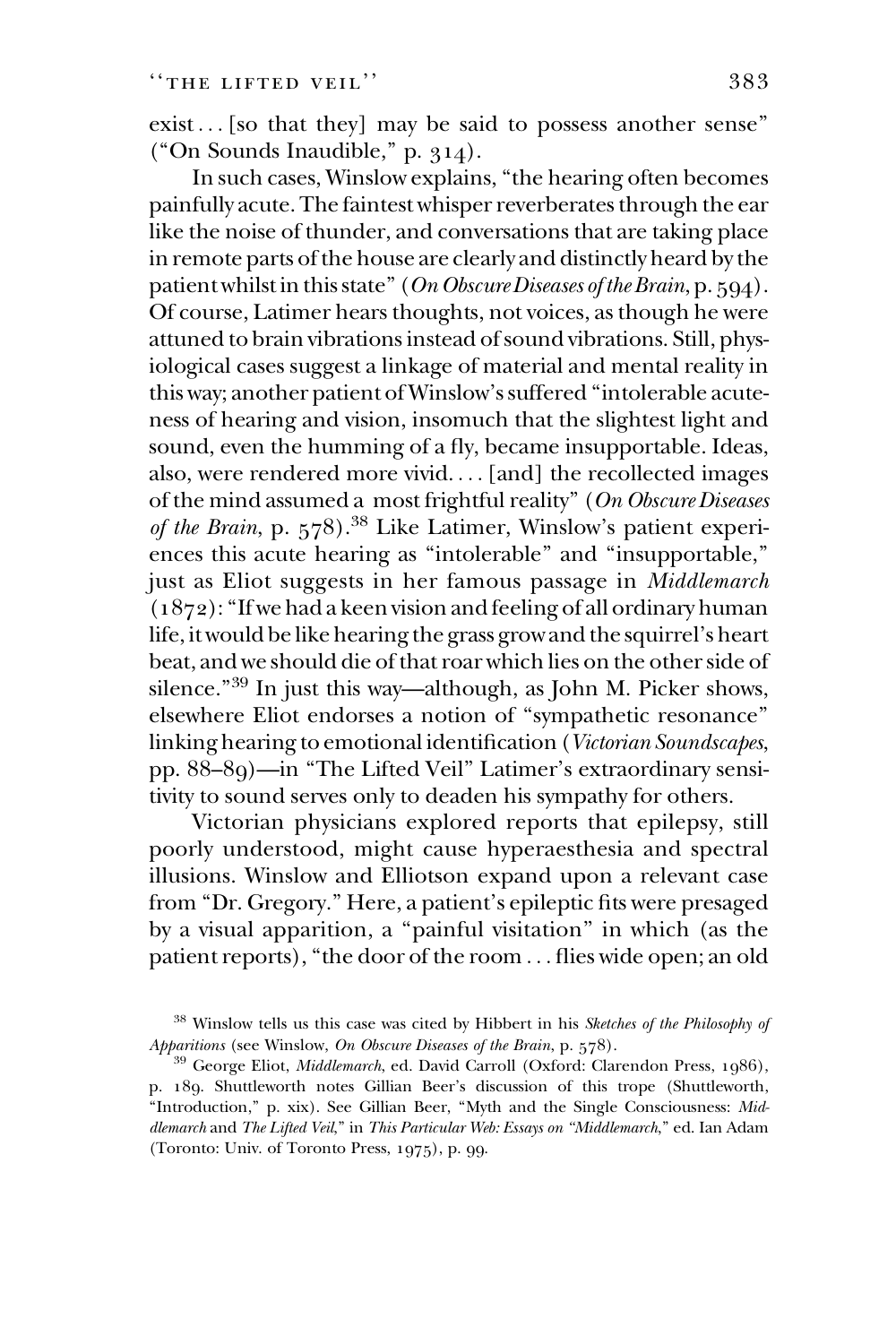hag... enters with a frowning and incensed countenance... rushes upon me ... and then strikes me a severe blow with her staff," which then precipitates the epileptic attack (Winslow,  $On$ Obscure Diseases of the Brain, p. 313).<sup>40</sup> The vivid, dreamlike quality of the visitation, and the fantasmatic ''causation'' of the attack by the hag's purported blow, may account for its being one of the most widely circulated cases of those discussed here.<sup>41</sup>

As with Latimer's visions, epileptic visions are fantastical and threatening, whether of "a hideous figure" or a "little blue imp" that "moped and mocked" at the patient (Winslow, On Obscure Diseases of the Brain, p. 484). The ''great and unnatural exaltation'' of ''the mental faculties'' in epilepsy cause ''the patient's sense of hearing and seeing [to become] painfully acute" (p. 482). And if Latimer suffers from "the poet's sensibility without his voice" (''The Lifted Veil,'' p. 7), Winslow finds a similar kinship in the epileptic patient's ''wonderful aptitude to conceive things quickly, to examine them under their most brilliant and poetical aspects'' (On Obscure Diseases of the Brain, p. 484). He also warns of the depressive effects of epilepsy; undetected epileptic attacks, he says, can cause ''mental lassitude, ... enfeebled volition, and marked indifference to all the important concerns and business of life,'' much like Latimer's passivity and ennui (p. 480). More worrisome, Winslow continues, citing J. Russell Reynolds, the disorder impairs the faculty of logical reasoning: the epileptic patient can be "played upon by every external impression."<sup>42</sup>

 $40$  See Elliotson, *The Principles and Practice of Medicine* (1844), p. 596. Elliotson's earlier, 1839 text, published in the heyday of empiricist enthusiasm, omits the full patient narrative with its florid detail. He says simply, ''Dr. Gregory used to mention that he knew a patient who before the fit saw a little old woman come out of the corner with a stick, and when she approached and struck him, down he fell in a paroxysm'' (Elliotson, Lectures on the Theory and Practice of Medicine, p. 361).

 $41$  Winslow finds Gregory's case in Hibbert's Sketches of the Philosophy of Apparitions. Elliotson cites Gregory from Walter Scott's treatise Letters on Demonology and Witchcraft, Letter I, which derives it from Gregory himself (Scott, Letters on Demonology, p. 24). The "Dr. Gregory" cited is not William Gregory  $(1803-1858)$ , the mesmerist and chemist, but James Gregory (1753–1821), administrator of the medical school at Edinburgh who (according to Hibbert) commonly lectured on this case. Scott also mentions the case of Nicolai.

<sup>42</sup> J. Russell Reynolds, "Some Phenomena of the Inter-Paroxysmal Condition of Epileptics and Their Relation to Treatment," Lancet, 4 and 11 August 1855, p. 279; quoted in Winslow, On Obscure Diseases of the Brain, p. 480n.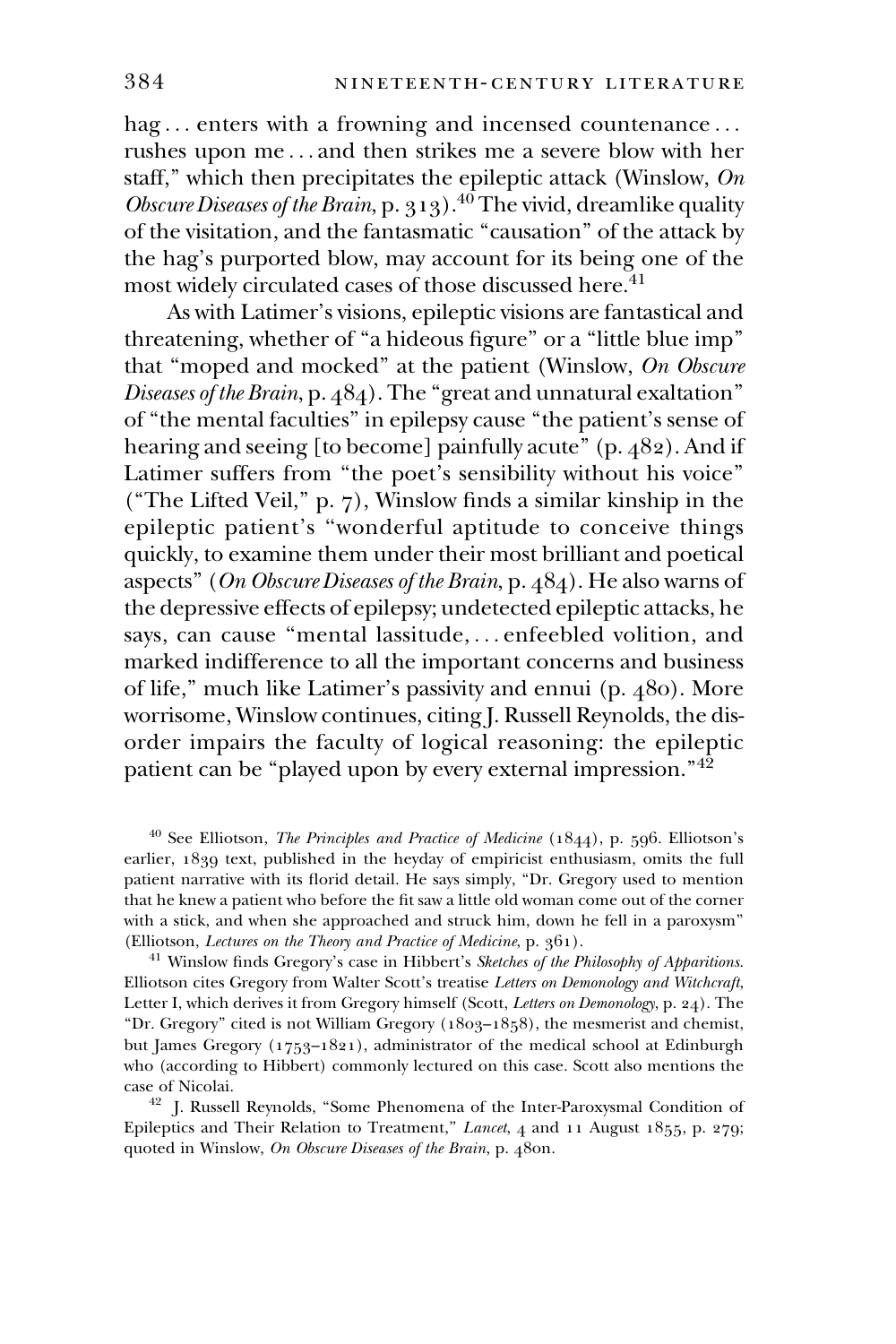While Eliot builds Silas Marner (1861) around a case of epilepsy, she frames ''The Lifted Veil'' by naming a different disorder. The uncanny sensations that terrorize Latimer echo the medical literature on not only nerve and brain disorders, as I have shown, but also cardiac disease, which is explicitly called out in the narrative. Latimer's death by heart attack accords with mid-century research considering that sensory hallucinations could be symptoms of cardiac disease (in contrast to insanity, hysteria, and hypochondria, which, as Jane Wood points out, were associated with digestive disease).<sup>43</sup> George Burrows was among the earliest to link brain disorders to cardiac and circulatory disease; Lewes owned Burrows's 1846 book about this idea.<sup>44</sup> Others followed suit; Winslow asserts that "cardiac disease exercises a material influence over the psychical functions of the cerebrum,'' including hyperaesthesia (On Obscure Diseases of the Brain, p. 624). He cites Elliotson's patient who ''had suddenly an attack of hemiplegia, and whilst in bed he heard the least sound at the bottom of the house with an acuteness which surprised him" (Winslow, On Obscure Diseases of the Brain, p. 594).45 Winslow reports that ''in another case, for a few hours prior to an apoplectic seizure, the patient remarked ... that, when in a distant part of the house, he could, and, in fact, did hear distinctly a conversation that was taking place in the diningroom at a time when no one else could distinguish the sound of human voices!" (On Obscure Diseases of the Brain, p. 595) Winslow's exclamation point registers his own amazement at the phenomenon. It was thought that cardiac disease could cause not only hyperaesthesia but also gloomy visions and presentiments. Winslow cites B. A. Morel's observation that hypertrophy of the heart is associated with ''the periodical return of strange ideas, hypochondriacal sensations, and often special hallucinations. ... usually of a terrifying nature.''46 Uncanny experiences

<sup>43</sup> See Wood, Passion and Pathology in Victorian Fiction, pp. 60-61.

 $44$  See Wood, Passion and Pathology in Victorian Fiction, p. 106. Shuttleworth notes that the nineteenth-century physician John Forbes linked cardiac disease, depression, and a "fear of impending death" (quoted in Shuttleworth, notes, in The Lifted Veil and Brother Jacob, pp. 84–85).

 $45$  This reference is absent from the earlier,  $1839$  version of Elliotson's text.

 $46$  B. A. Morel, "Traité des Maladies du Cœur," quoted in Winslow, On Obscure Diseases of the Brain, p. 625.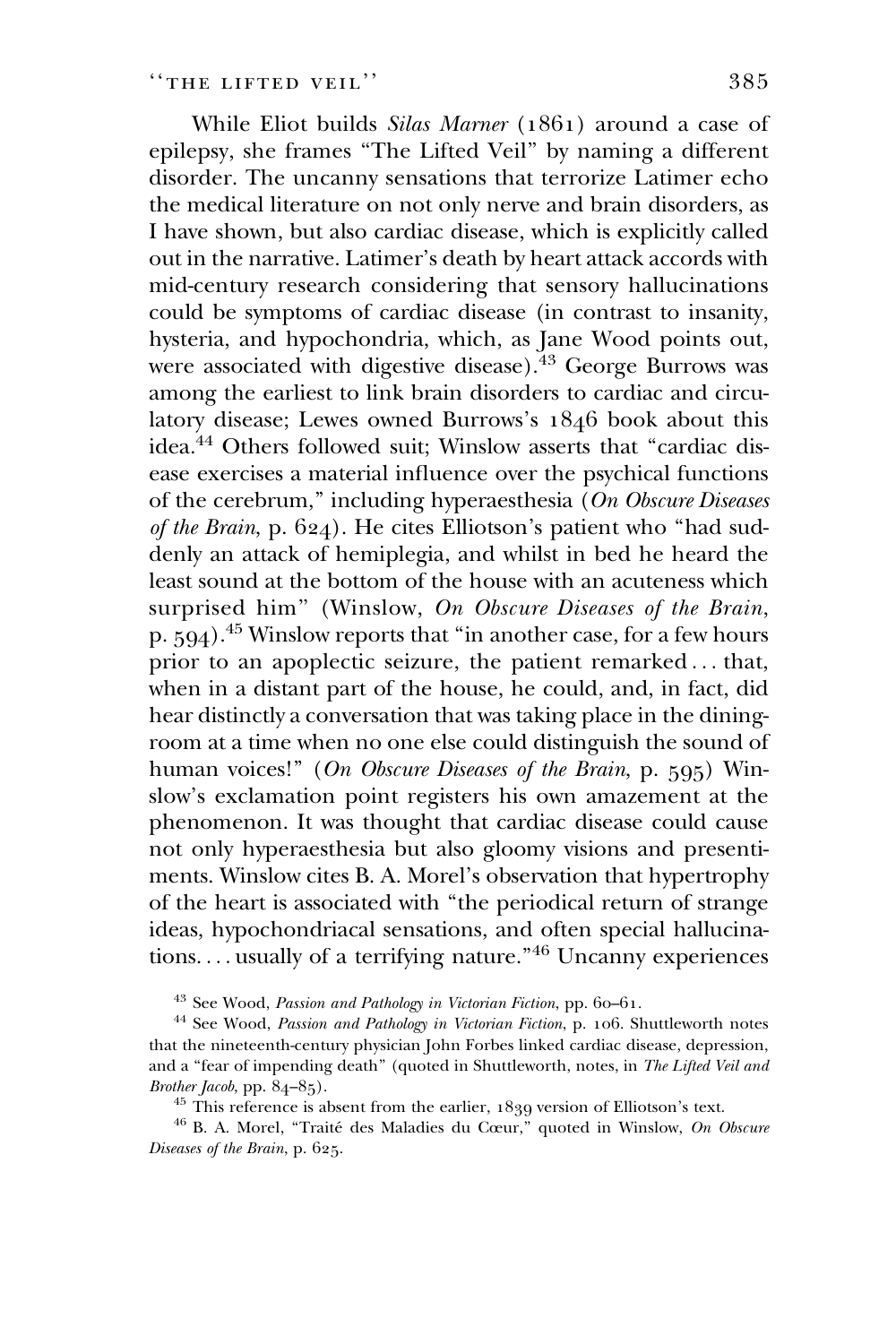like Latimer's might not seem so uncommon in the context of Victorian cardiac medicine.

If the heart may affect the mind, Victorian physicians considered that the mind may also affect the heart. Bennett devotes a chapter to how a suggestible patient can cause his own symptoms. In sensory hallucination or hyperaesthesia, ''sensations may be increased, perverted, or destroyed. ... [with] spectral images" and "hearing is frequently very acute" (Clinical Lectures, p. 293). The mind, Bennett continues, can also cause physical symptoms, since "it is well known that actual pain may be produced in a part by fixing our attention upon it. ... nervous pains of this description have actually led to tenderness and swelling of the integuments'' (p. 296). Holland explains how ''physical changes... are induced on the organs [from thinking about them]; altering, and for the most part augmenting, the intensity of [their] sensations" (Chapters on Mental Physiology, pp. 87–88).<sup>47</sup> By worrying about the heart, Carpenter explained, a patient can disrupt its action: ''the hypochondriac patient, 'in fixing his consciousness with morbid intentness on certain organs, creates not merely disordered sensations, but often, also, disordered actions in them'" including "palpitations of the heart."<sup>48</sup> Holland adds: ''there is cause to believe the action of the heart to be quickened or otherwise disturbed, by the mere centring the consciousness upon it, without any emotion or anxiety. ... hæmorrhage ... is often increased by the same cause'' (Chapters on Mental Physiology, p. 83).

The medical record suggests, then, that a cardiac patient like Latimer might both suffer "terrifying" hallucinations of death and fearfully make them come true. Winslow seems to accept this as a true prophecy, rather than a self-fulfilling one. He remarks that ''persons who have been attacked by epilepsy, paralysis, and apoplexy, have had ... distinct recollection of dreaming of these affections; ... a morbid psychical presentiment of their particular disease as well as mode of death'' (On Obscure

<sup>47</sup> See also Holland, Chapters on Mental Physiology, p. 107.

<sup>&</sup>lt;sup>48</sup> William Carpenter, Principles of Human Physiology, 4th American ed. (Philadelphia: Lea & Blanchard, 1850), p. 388, citing Holland, Chapters on Mental Physiology, p. 104. Charles Darwin cites both Holland and Carpenter, as well as Thomas Laycock and others, on this point in The Expression of Emotion in Man and Animals (1872).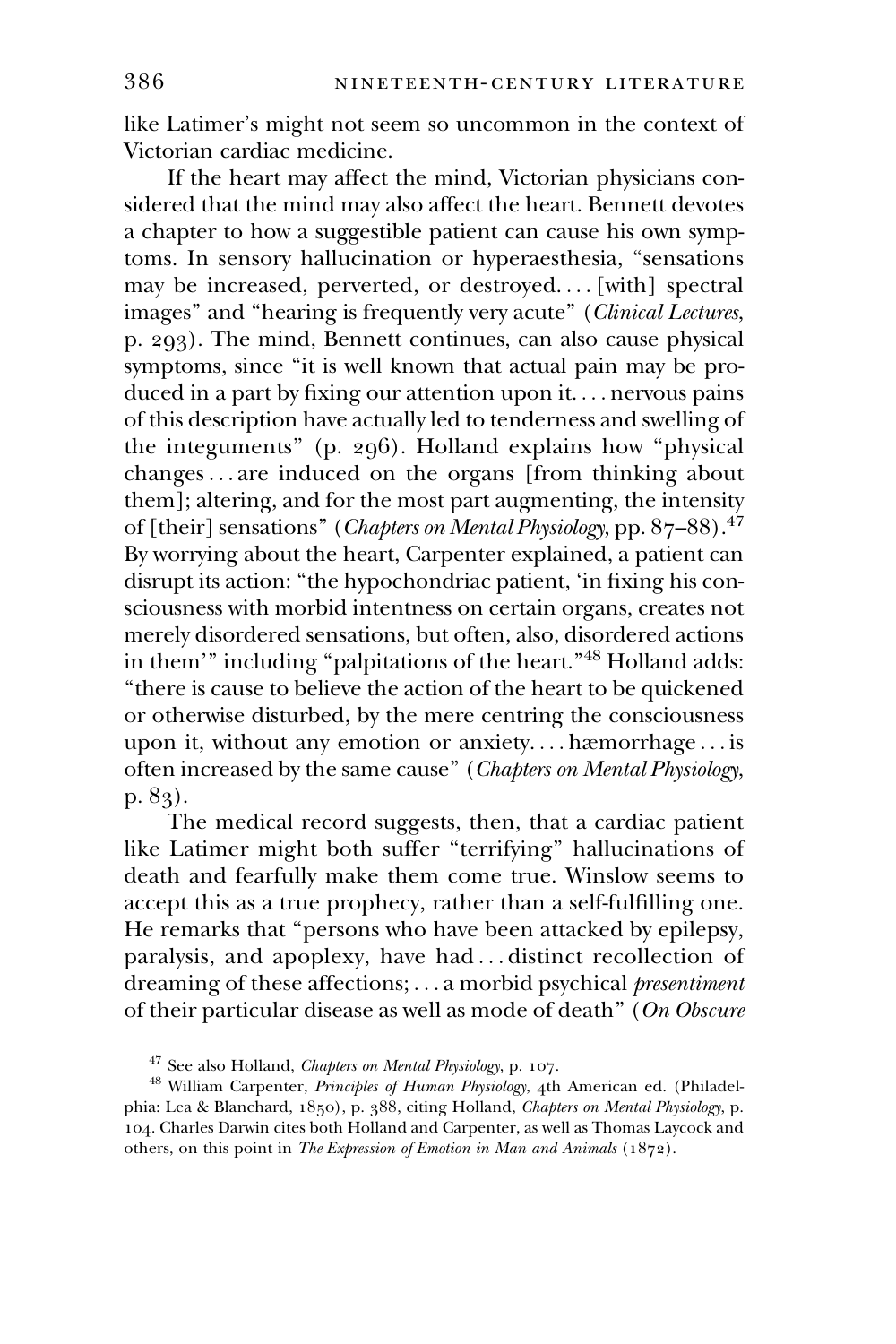Diseases of the Brain, p. 612). Morel explains prevision physiologically: ''Apoplexy is preceded by dreams in which the person believes that he is in danger of perishing. ... The nightmare announces the concentration of blood in the great cavities of the chest."<sup>49</sup>

Winslow also notes "a mysterious prophetic power" in apoplexy. ''In one case,'' he exclaims, ''the patient assured his friends, for some weeks prior to an apoplectic seizure, that he should soon be the subject of the malady, and that it would be fatal! Alas! he proved to be a true prophet!" (On Obscure Diseases of the Brain, pp.  $261-62$ ). A Dr. Portal comments on the "astonishment'' he feels when patients predict their fates in this way: ''All their senses appear perfect and entire, but their minds appear to have acquired an inspired and prophetic power. ... the event justifying the prediction, they are regarded as true prophets. I saw a patient who foretold his death six days previously to its actual occurrence, there being at the time no symptom" suggesting such an outcome.<sup>50</sup> A prophetic "aura" certainly heralds the cardiac attack that apparently fells Latimer, whether foretold or brought on by his anxious personality. He warns us:

Just a month from this day, ...I shall be sitting in this chair, in this study, at ten o'clock at night. ... the horrible contraction will begin at my chest. I shall only have time to reach the bell, and pull it violently, before the sense of suffocation will come. ... The sense of suffocation increases. ...I long for life, and there is no help.... Agony of pain and suffocation. ("The Lifted Veil,"  $p. 3$ )

Indeed, both narrative and narrator conclude with this very scene.

### ھک

A Victorian medical reader of Latimer's narrative might consider his unusual powers as physiological events, and, given her familiarity with science, Eliot was likely

 $49$  Morel, "Traité des Maladies du Cœur," quoted in Winslow, On Obscure Diseases of the Brain, p. 614.

<sup>50</sup> Quoted in Winslow, On Obscure Diseases of the Brain, p. 262.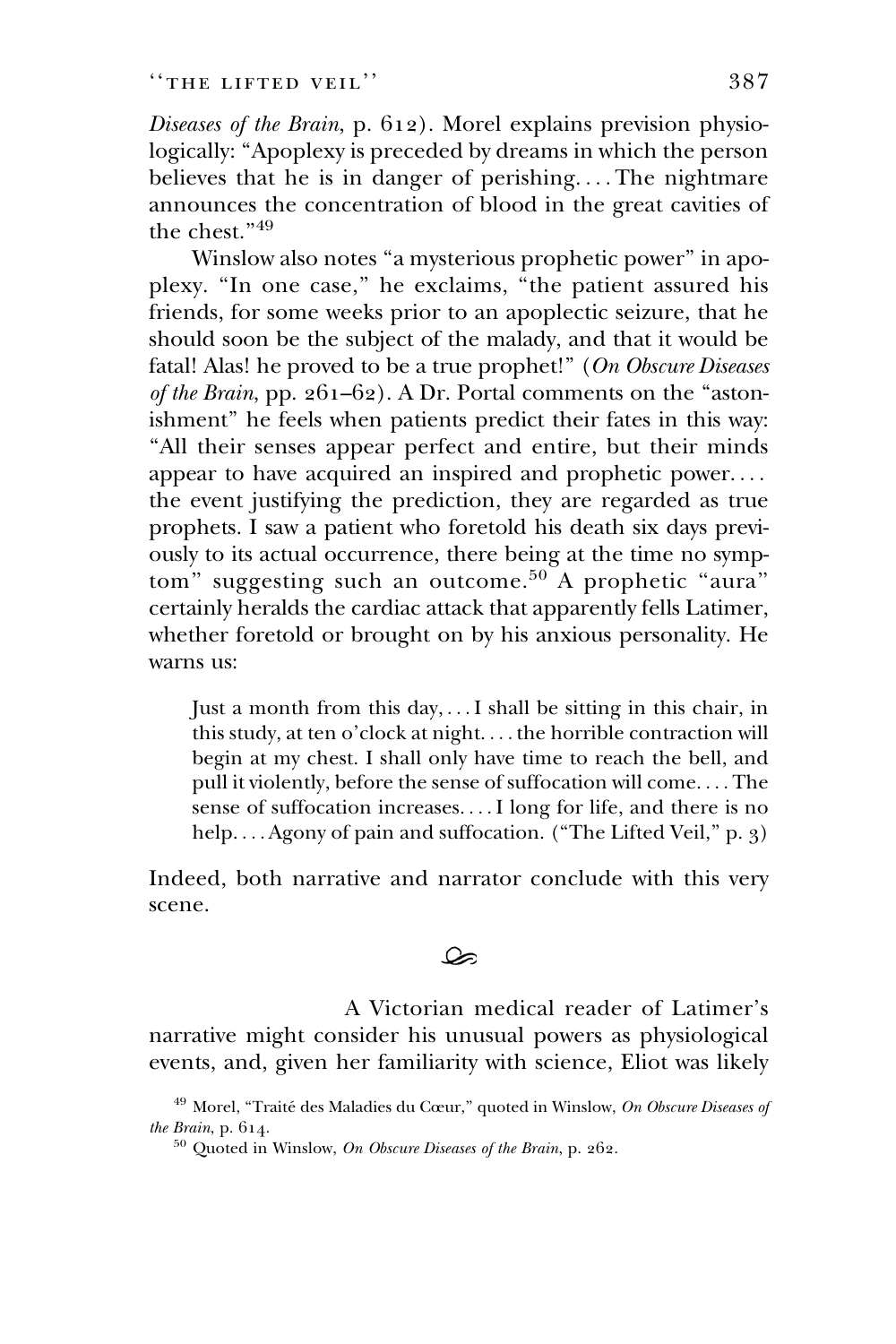aware of this peculiar association. It matters little whether Latimer suffers from psychiatric, neurologic, or cardiac disease. Rather, the wealth of these cases in the medical literature allows us to get over the purported strangeness of his illness and see instead what Eliot does to make Latimer's symptoms speak to her readers: how she uses material from her interest in Victorian science to build her imaginative constructions of moral experience. The existence of these phenomena in contemporary reports made them available as provocative materials for Eliot's exploration of human consciousness and character.

Eliot frequently makes use of scientific thought in order to make some moral or philosophical point, as the catalepsy in Silas Marner stands in for Silas's early insensibility to social relations. ''The Lifted Veil'' is no exception, where the scientific content of the story grounds Eliot's moral and aesthetic argument. If Latimer's eccentric mental abilities can be read as a disorder of the heart, they trope his spiritual and emotional disease. Latimer's visionary phenomena, with their link to cardiac disease, can be a necessary token of his ''broken heart'': his inability to sympathize and love.

The story also uses its scientific content as a means of characterization; Latimer's phraseology suggests the misfit between his poetic heart and prosaic education. True to his romantic temperament, Latimer characteristically turns fact into figuration. While he displays an accurate knowledge of contemporary science, he subverts it, turning it to a metaphor for his unique experiences. He describes his last pangs of grief, when he comes to realize that his wife Bertha hates him, as ''a joy that [he] looked back upon with longing, as a man might look back on the last pains in a paralysed limb" ("The Lifted Veil," p. 31).

These are methods Eliot employs in other fictions, but ''The Lifted Veil'' uniquely deploys a sensational style and subject matter that seem out of place in her canon, to produce a moral very much consonant with her realism in other texts. Latimer's forays into hyperaesthesia allow the story to set forth more sharply, and to celebrate, its glimpses into the small distinctions of ordinary human perception that govern her realist fiction.

The relief of the ordinary appears, for example, when Eliot juxtaposes Latimer's eerie sensibility with the casual, almost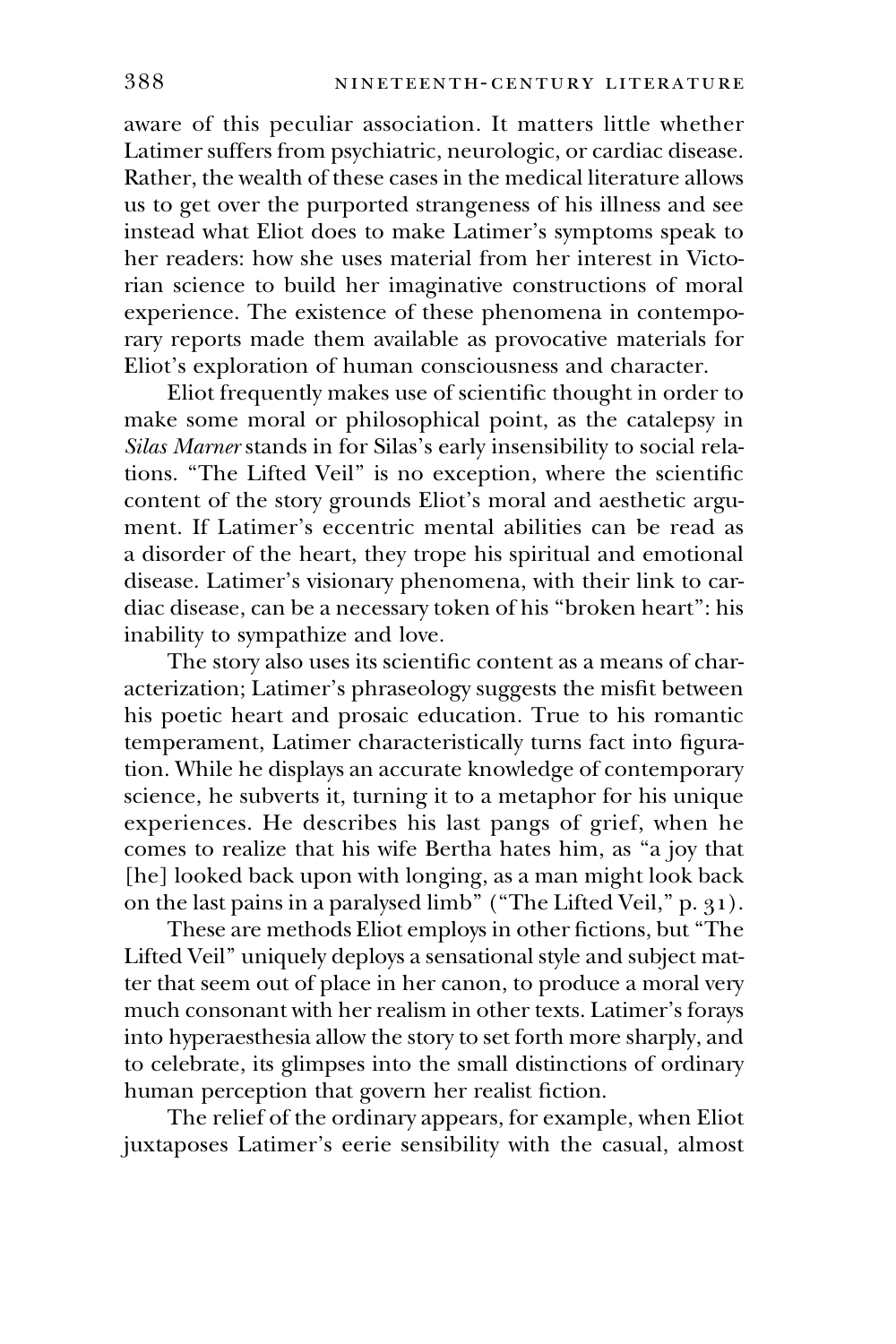unnoticed prophecy and sensory immersion of the physician. Physicians regularly practice a kind of occupational prevision, which the story mentions twice, and both times the phrasing suggests an ironic friction between "ordinary" prevision and Latimer's sort. In one example, Meunier tells Latimer that Mrs. Archer's case is ''an attack of peritonitis, which will be fatal, but which does not differ physically from many other cases that have come under [his] observation" ("The Lifted Veil," p. 38). Meunier's prophecy here is matter-of-fact and accurate, but in another sense wretchedly untrue, as Mrs. Archer's case in fact concludes with the ground-breaking, dramatic experiment of reanimation. An earlier example of a physician's prevision opens the story with an even more vexed remark: ''in the ordinary course of things, my physician tells me, I may fairly hope that my life will not be protracted many months'' (p. 3). Latimer's physician looks ahead to his death, just as Latimer himself does in the very next paragraph, but the physician's prophecy has what in retrospect appears to be the blessing of uncertainty, hedged around with qualifiers: "in the ordinary course of things," "may fairly hope," "not ... many months." In contrast, Latimer's prevision of death is nightmarishly clear, and framed by sensational detail: ''on the 20th of September 1850 ... at ten o'clock at night. ...Just as I am watching a tongue of blue flame ... the horrible contraction will begin at my chest.... My two servants are lovers, and will have quarrelled. My housekeeper will have rushed out of the house ... hoping that Perry will believe she has gone to drown herself" (p. 3). Latimer's irony and his misery is, of course, that his heart will fail in such an extraordinary manner, after a very extraordinary ''course of things'' instead.

This sensational story thus paradoxically figures the ordinary as uniquely valuable. Latimer becomes increasingly unhappy the more he is drawn into his extraordinary experiences. Thankfully, his other senses remain unaffected, true to the patterns established in the medical literature. Indeed, this aspect of his illness provides one of the most striking psychological moments in the text, poignantly illustrating Latimer's longing for the quotidian. After his first prevision, he recoils from his frightening new ability. He relates: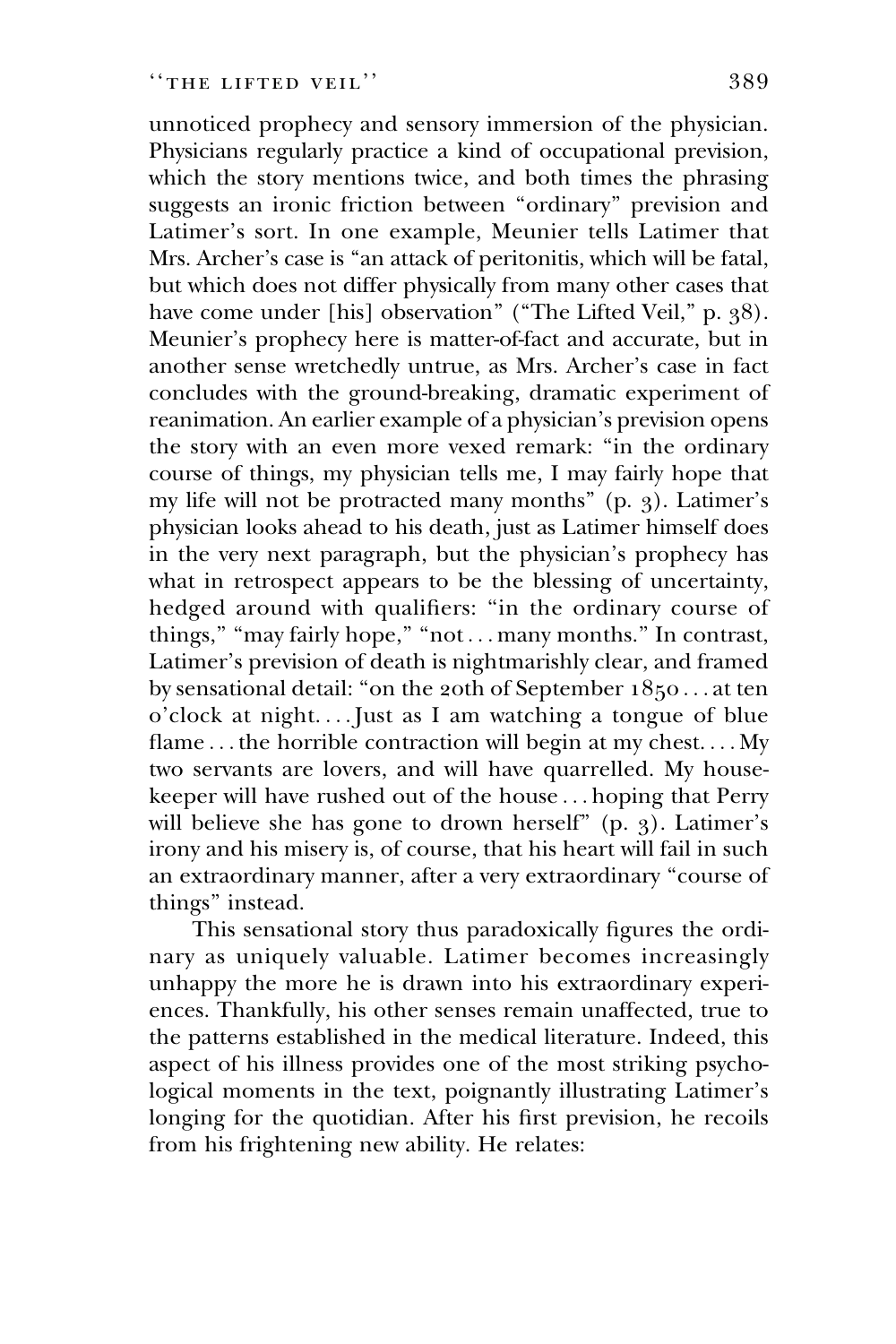I went into my bedroom ... and opened a case of eau-de-Cologne; took out a bottle; went through the process of taking out the cork very neatly, and then rubbed the reviving spirit over my hands and forehead, and under my nostrils, drawing a new delight from the scent because I had procured it by slow details of labour, and by no strange sudden madness. (''The Lifted Veil,'' p. 12)

The series of actions here—like the creeping, virtuous labor of realism that Eliot praises in Adam Bede ( $1859$ )—emphasizes the painstakingly differentiated physical steps that allow Latimer to find solace in everyday experiences of smell and touch. These experiences reassert the normal pace and scope of the senses, in contrast to the frightening range of his hyperaesthesia, and they provide one of the few moments in the story when he becomes a sympathetic figure. Similarly, recoiling from the flood of his brother's petty thoughts, Latimer yearns for awareness only of ''the ordinary indications of intonation and phrase and slight action, which an acute and suspicious mind is on the watch for'' instead of having these fractured in the extraordinary, inhuman dissection he achieves by seeing them ''in all their naked skinless complication" (pp.  $14-15$ ).

Although, like Charles Dickens, Eliot is here negotiating between the extraordinary and the ordinary that jointly exist in her fictional world, she is not, like Dickens, exhorting her readers that ''in all familiar things... there is Romance enough, if we will find it out."<sup>51</sup> She is not even arguing that "in all Romance there is familiarity enough, if we will find it out.'' Rather, she clarifies that Latimer's suffering results from the muting of the ordinary in his life. The flood of extraordinary experience that buries him paradoxically renders him insensible to the small pleasures of quotidian existence, just as ''that roar which lies on the other side of silence'' deafens us with its noise.

Indeed, Eliot buries her readers as well under a flood of extraordinary experience, with Latimer to model the repulsion this human carnival might evoke. Latimer perversely figures his access to the ether of thought by describing a pile of corrupting matter. From the "struggling chaos" and "fermenting heap" of his microscopic vision, to the ''naked skinless complication'' of

<sup>51</sup> [Charles Dickens], "A Preliminary Word," *Household Words*, 1 (30 March 1850), 1.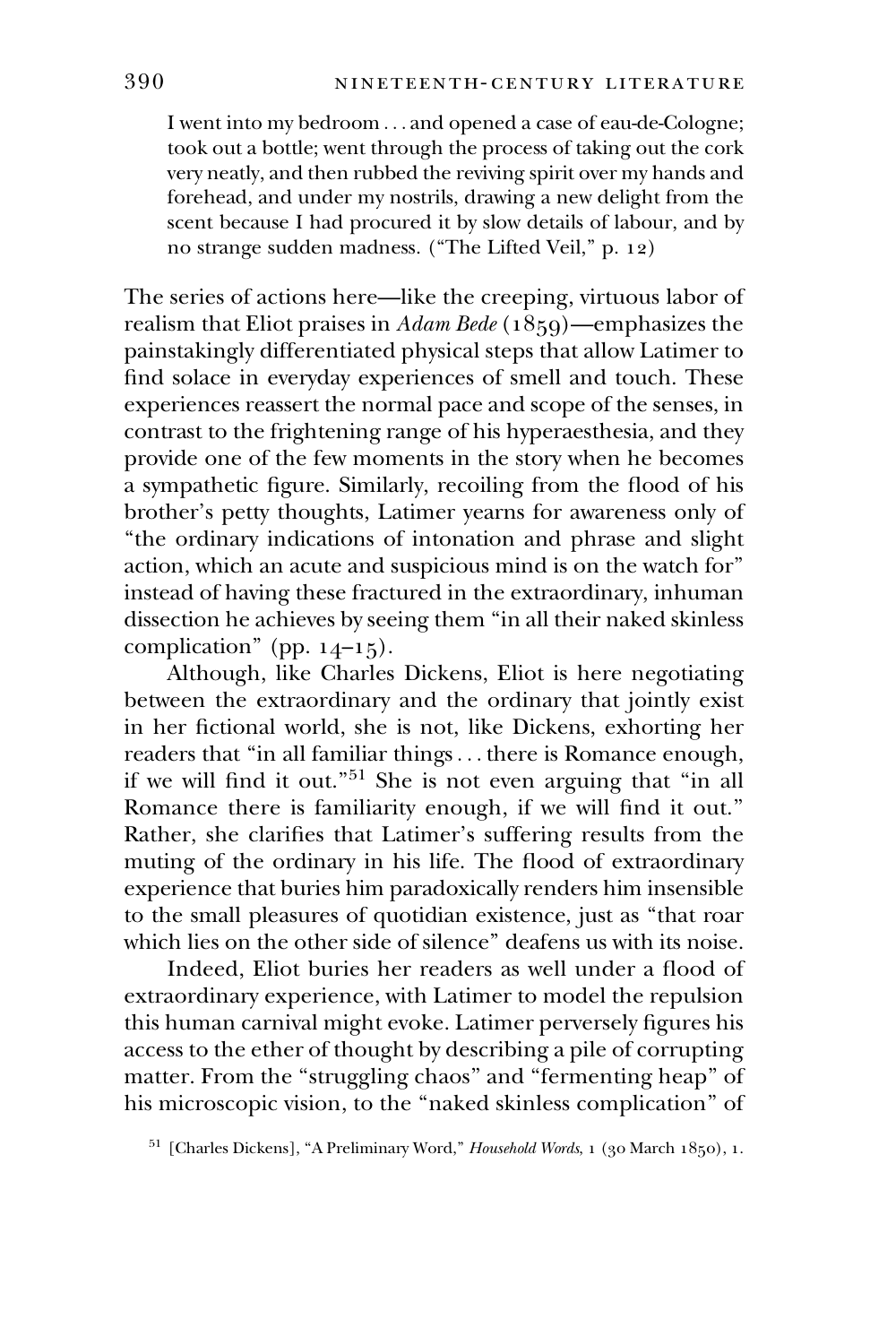the cadaver or the poisoned "air [he] was obliged to breathe" (''The Lifted Veil,'' pp. 14, 15, 19), he insists that to access the soul is to be buried by the stinking, decaying detritus under the skin.

Because Latimer's experience of human relations is then so disgusting, we may recoil from him, just as he rejects his own "exasperating insight" ("The Lifted Veil," p. 25). But "The Lifted Veil'' does seek to replicate in us Latimer's revulsion from sensation and the extraordinary, his desire to recapture instead an ''appetite for the common objects of human desire'' (p. 32). It is no wonder that Latimer yearns for quotidian experience and ordinary sensation; that at the close of his experience he hungers for ''the earth, the fields, the pebbly brook at the bottom of the rookery, the fresh scent after the rain, the light of the morning through [his] chamber-window, the warmth of the hearth after the frosty air'' (p. 3). These simple effects on the senses form an idyll of ordinary experience, one that he experiences most powerfully when contemplating its absence. Even in Eliot's most fantastical tale, then, the strangeness of Latimer's life only serves to sanctify the dailiness of ordinary life we value from her other fiction.

''The Lifted Veil'' asks its readers to find a productive complementarity in seemingly conflicting ideas, so that sensational science can locate new value in the everyday, and speculation can extend and balance the reach of reason. The dyad of observation and speculation had only recently become an acceptable task in medicine. The treatises of physiology, where these cases appear, symbolized empirical progress for nineteenth-century physicians. As John Hughes Bennett argues, ''the only way of improving the art of medicine is to advance the science of physiology'' (Clinical Lectures, p. 5).

Lorraine Daston and Katharine Park have shown that curious phenomena were considered the proper matter of science through the seventeenth century. Although they argue that the early eighteenth century ''banished marvels'' by valorizing skepticism over wonder, reports of odd phenomena did not disappear from scientific records.<sup>52</sup> Eighteenth-century medical narratives

 $^{52}$  Lorraine Daston and Katharine Park, Wonders and the Order of Nature, 1150–1750 (New York: Zone Books, 1998), p. 350.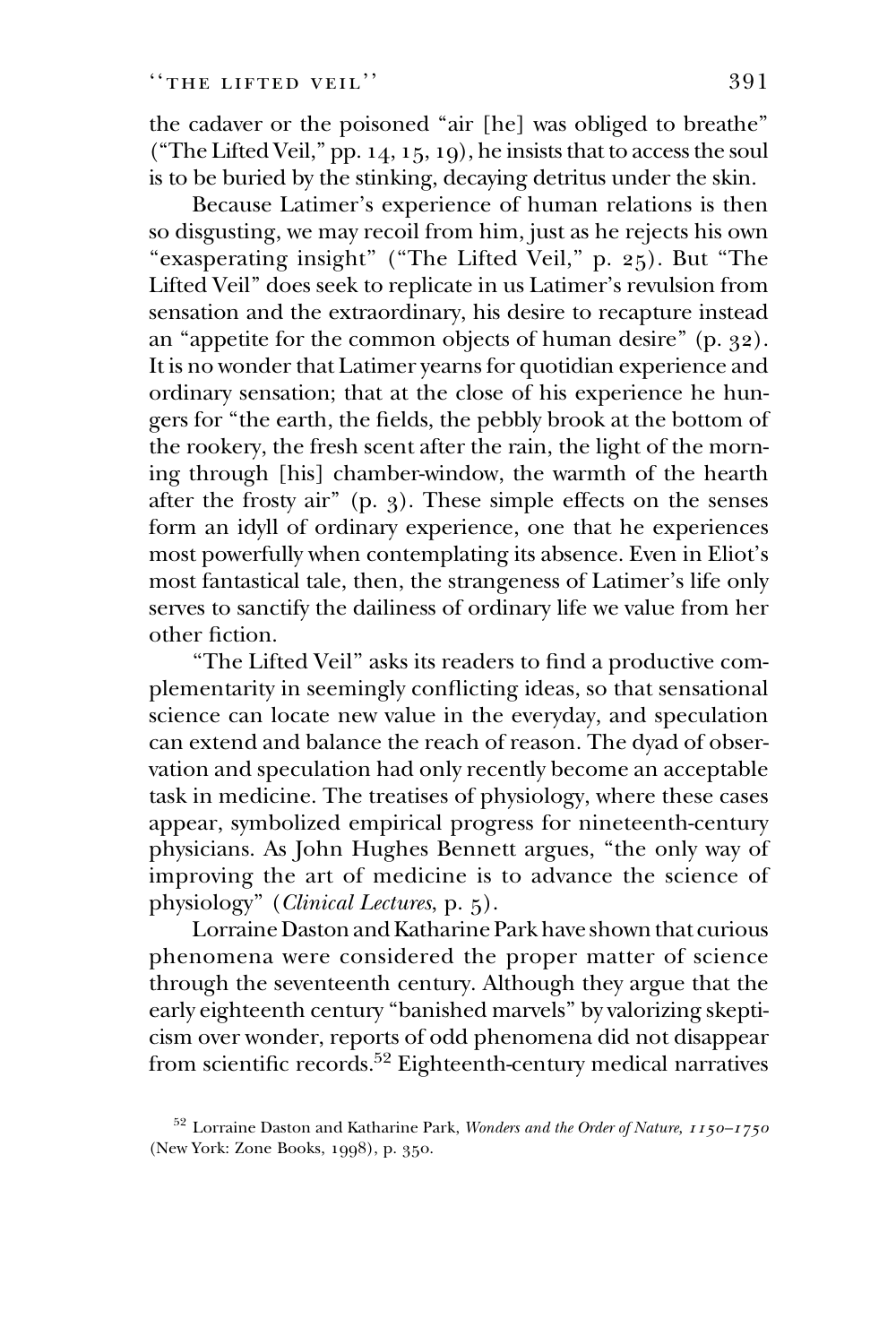still prominently record curious cases. With the advent of clinical methods in the early nineteenth century, physicians embraced empiricism and recentered their work around the normative.<sup>53</sup> The study of strange experiences became itself suspect, requiring vigilant policing and careful rhetorical management. But by midcentury, strange cases allow the physician the opportunity to exercise a new scientific skill, that of speculation. Victorian physicians investigating strange cases are not so much diverging from the principles of scientific medicine as they are responding to a changing interpretation of those principles.

For decades any form of hypothesis had been scorned, in empirical reaction against what was perceived as the reign of theorizers and rationalists during the eighteenth century. As early as 1774, James Sims imagines theory as ''boldly parading in all the tinsel dress of fancy ... offering us... powerful support in all the errors of our judgment, or most excentric wanderings of our imagination.''54 Sims contrasts the harlot of theory with the reliable promise of ''empiricism, with her slow and modest step" (Discourse on the Best Method of Prosecuting Medical Enquiries, p. 100). Early-nineteenth-century treatises still emphasize empirical methods, idealizing objectivity and the skeptical stance that might secure it.<sup>55</sup>

Many of these writers define empiricism as the absence of what they variously term theory, fancy, genius, hypothesis, intuition, invention, ingenuity, and imagination. The term ''speculation'' becomes another shorthand reference to ''inductive reasoning unfounded on facts.'' By the 1820s, some physicians are arguing against naive empiricism, but their suspicion of

<sup>53</sup> Georges Canguilhem uses readings of August Comte and Claude Bernard to examine this shift toward perceiving pathology as a physiological state measured along a continuum of bodily conditions from illness through health. See Georges Canguilhem, On the Normal and the Pathological, ed. Robert S. Cohen, trans. Carolyn R. Fawcett (London: D. Reidel, 1978).

<sup>54</sup> James Sims, A Discourse on the Best Method of Prosecuting Medical Enquiries, 2d ed. (London: J. Johnson, 1774), pp. 99–100.

<sup>55</sup> Lorraine Daston and Peter Galison argue that a changing ideal of objectivity anchors scientific "virtue" (see Daston and Galison, Objectivity [New York: Zone Books, 2007]). George Levine has also influentially examined the ideal of scientific realism. The term "empiricism" must be distinguished from the alternative medicine practitioner (''quack and empiric'' as he is branded in many legal cases), so-called because of his practical, non-book-based methods.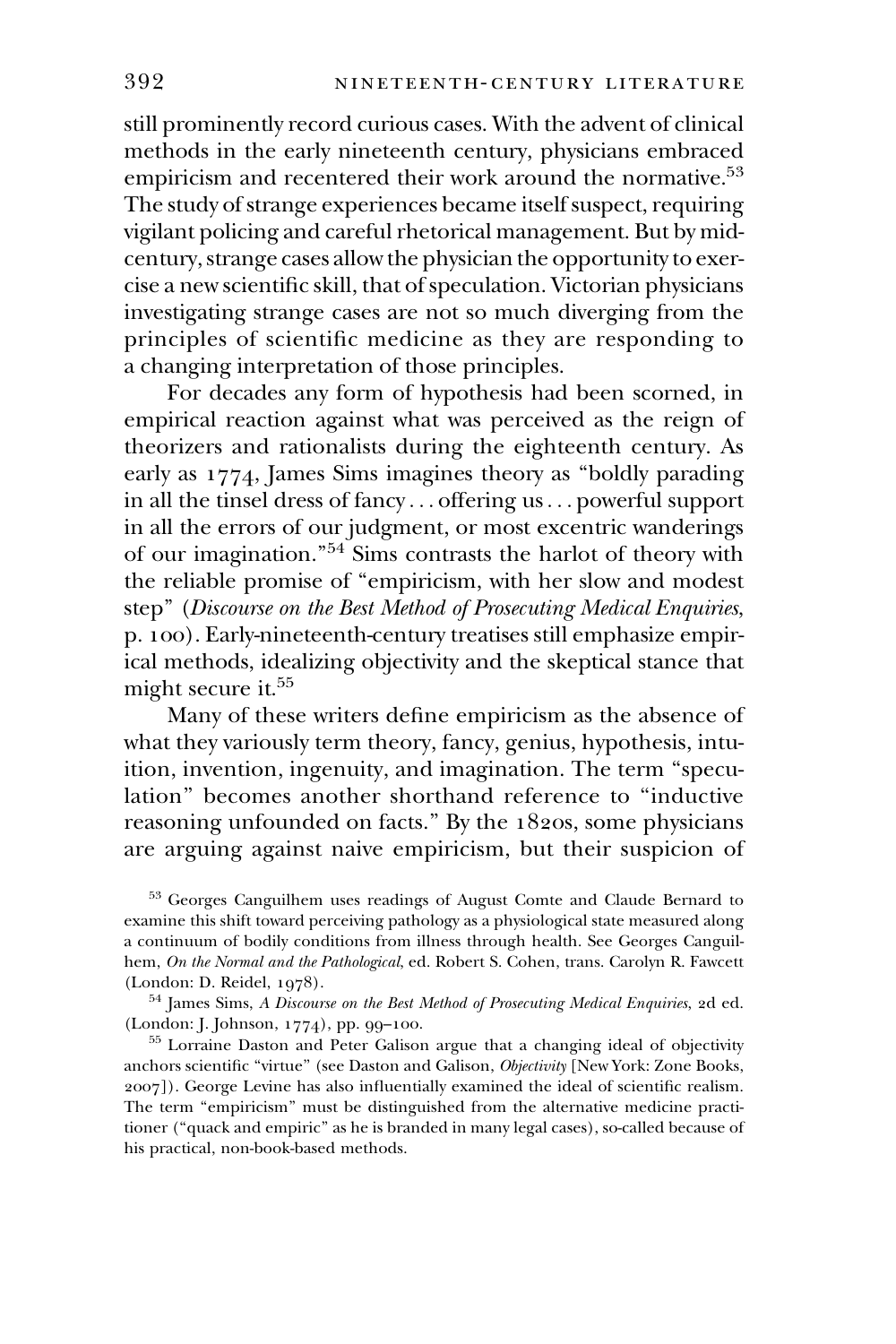imagination persists. In 1822, one physician praises a colleague for reporting ''not with the wavering outline and undefined forms of speculation, nor in the gaudy and delusive tints of hypothesis, but with the firm touch that real observation alone could give. ... He seldom ventured into the regions of speculation.''<sup>56</sup> Even as late as 1844, Thomas Watson, a well-known physician that Eliot would read, warns his students against ''ingenious refinements, ... the speciousness of novelty, or the boldness of speculation.''57

By mid-century, when Eliot is writing, physicians acknowledged that certainty was impossible, and speculation was unavoidable. Thomas Laycock explains: ''Our observations are imperfect, our knowledge is imperfect—our conclusion, therefore ... is never true, but always hypothetical or theoretical."<sup>58</sup> However, speculation might direct scientific research in productive paths. Claude Bernard promoted both observation and experiment, directed by hypothesis, in his Introduction à l'étude de la médecine expérimentale (Introduction to the Study of Experimental Medicine, 1865). He argued that ''we must give free rein to our imagination; the idea is the essence of all reasoning and all invention. All progress depends on that."<sup>59</sup> In England, William Whewell,

<sup>56</sup> W[illiam] Lawrence, Lectures on Physiology, Zoology, and the Natural History of Man (London: Benbow, 1822), p. 24.

 $57$  Watson repeats this phrase through at least the fourth (1857) edition of his Lectures. However, the text derives, with almost no revision, from his lecture notes of 1836–37 and was not heavily revised after that (see prefatory ''Advertisement to ... '' each edition); so Watson's suspicion of speculation probably survives from an 1830s lecture. See Thomas Watson, Lectures on the Principles and Practice of Physic (London: John W. Parker and Son, 1857), p. 15. For Eliot's knowledge of Watson, see George Eliot, Quarry for Middlemarch, ed. Anna Theresa Kitchel (Berkeley and Los Angeles: Univ. of California Press, 1950), p. 30; and Anna Theresa Kitchel, ''Introduction,'' in Quarry for Middlemarch, p. 40, n. 66. Compared to their American colleagues, British physicians were less-vehement proponents of empirical methods early in the century and more accepting of speculation later. On the importation of empirical methods to America and the growing resistance to theory-based medicine, see John Harley Warner, Against the Spirit of System: The French Impulse in Nineteenth-Century American Medicine (Baltimore: Johns Hopkins Univ. Press, 1998), pp. 239–45.

<sup>58</sup> Thomas Laycock, Lectures on the Principles and Methods of Medical Observation and Research (Philadelphia: Blanchard and Lea, 1857), p. 39.

 $^{59}$  Claude Bernard, An Introduction to the Study of Experimental Medicine, trans. Henry Copley Greene (New York: Henry Schuman, 1947), p. 24. In discussing experiment, Bernard moves away from the extreme automatism he requires of observation and offers a role for imagination. Shuttleworth points out that Lewes, in Problems of Life and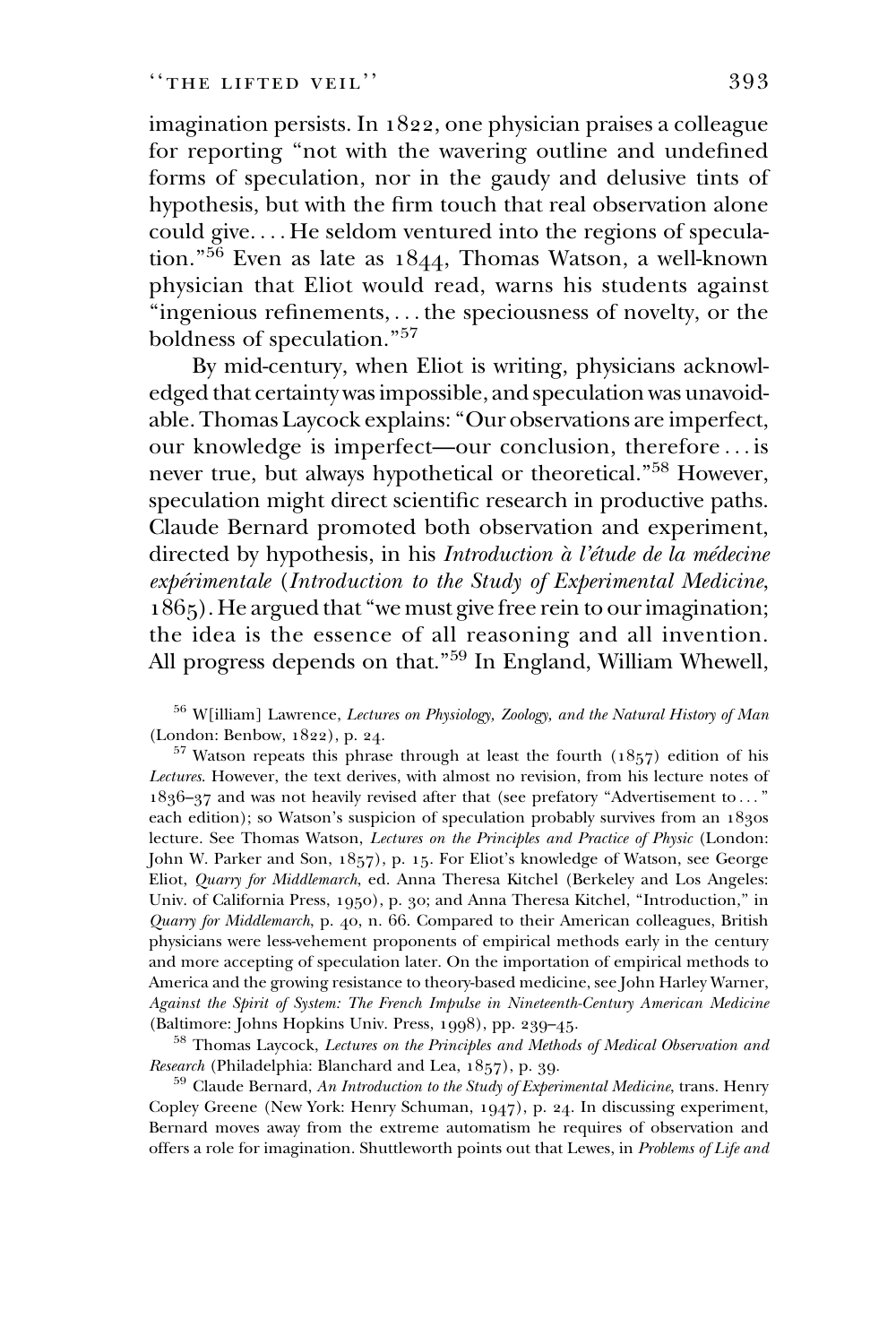John Tyndall, and Lewes also emphasized the importance of hypothesis—a focused, provisional theory, generated by the imaginative work of speculation.<sup>60</sup>

''Speculation'' was associated with unfounded fancy or risky investments like the  $1840s$  "railway mania." It is thus significant that physicians use the term without censure to define an informed, reasoned, yet imaginative projection into the scientific unknown. Carpenter notes in 1843 that a colleague's ''speculation... can at present only be received as a stimulus to further inquiry."<sup>61</sup> A nerve specialist comments, "the speculation... of one day, becomes the scientific induction of the next.''62 The 394<br>John Tyndall, and L<br>hypothesis—a focuse<br>imaginative work of s<br>"Speculation" wa<br>investments like the 1<br>that physicians use<br>informed, reasoned,<br>tific unknown. Carpe:<br>ulation ...can at pres<br>inquiry."<sup>61</sup> A nerve s<br>inquir value of speculation thus lies in its prophetic ability to imagine

Mind  $(1874)$ , "extending these premises, argues that the processes of fiction are indispensable to the Experimental Method, for science is 'Ideal Construction''' (Shuttleworth, George Eliot and Nineteenth-Century Science: The Make-Believe of a Beginning [Cambridge: Cambridge Univ. Press, 1984], pp. 22–23). However, Bernard cautions that once the experiment is in train, ''the experimenter must now disappear or rather change himself instantly into an observer'' by setting his hypothesis aside lest it color his observations (Bernard, An Introduction to the Study of Experimental Medicine p. 22). Shuttleworth also examines experiment in Middlemarch (see George Eliot and Nineteenth-Century Science, pp. 143–74).

<sup>60</sup> See Richard R. Yeo, ''Scientific Method and the Rhetoric of Science in Britain, 1830–1917,'' in The Politics and Rhetoric of Scientific Method: Historical Studies, ed. John A. Schuster and Richard R. Yeo (Boston: D. Reidel, 1986), pp. 259–97. On Lewes, see also George Levine, The Realistic Imagination: English Fiction from Frankenstein to Lady Chatterley (Chicago: Univ. of Chicago Press, 1981), pp. 252–90; George Levine, ''George Eliot's Hypothesis of Reality,'' Nineteenth-Century Fiction, 35 (1980), 1–28, esp. 11–14; and Rylance, Victorian Psychology and British Culture, pp. 259–60. Michael York Mason looks to the mid-1860s for Lewes's move from rigid empiricism toward speculation (see Mason, ''Middlemarch and Science: Problems of Life and Mind,'' Review of English Studies, 22 [1971], 151–69, esp. 152, 160, 165). Peter Melville Logan examines Tyndall's 1870 "Scientific Use of the Imagination" in relation to Middlemarch (see Logan, Nerves and Narratives: A Cultural History of Hysteria in Nineteenth-Century British Prose [Berkeley and Los Angeles: Univ. of California Press, 1997], pp. 181–82). Gillian Beer discusses imagination in Darwin and Middlemarch (see Beer, Darwin's Plots: Evolutionary Narrative in Darwin, George Eliot and Nineteenth-Century Fiction, 3d ed. [Cambridge: Cambridge Univ. Press, 2009], pp. 25–53 and 139–68). Kate Flint examines the scientific imagination in Tyndall and Lewes (see The Victorians and the Visual Imagination, pp. 62–63,  $113-15, 307-8$ ).

 $61$  William Carpenter, *Principles of Human Physiology*, with notes and additions by Meredith Clymer, 1st American ed. (Philadelphia: Lea & Blanchard, 1843), p. 259.

 $62$  Edward Meryon, The History of Medicine, Comprising a Narrative of Its Progress from the Earliest Ages to the Present Time and of the Delusions Incidental to Its Advance from Empiricism to the Dignity of a Science, Volume I (London: Longman, Green, Longman, and Roberts, 1861), p. 5.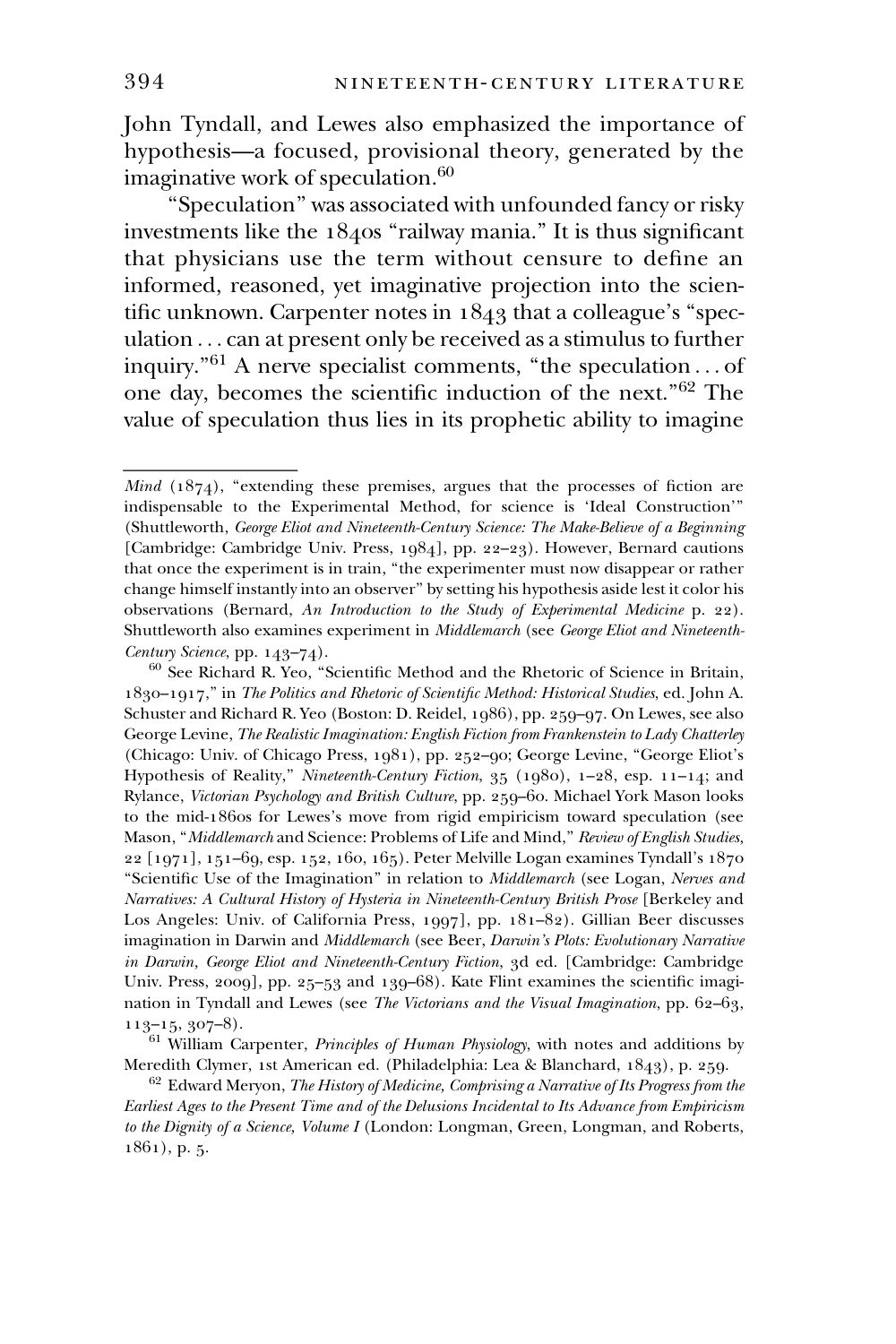possible futures for scientific work. Raitiere argues that Eliot's story served as an imagined future specifically for Hughlings-Jackson's research on epilepsy; but any of the speculative cases in these neurological treatises could be possible branches for future inquiry.

Speculation, however, required careful handling: thorough grounding in observations and a focused, limited imagination this is clearly what Latimer lacks. Laycock argues, ''What is common to [all great thinkers] ... is this—the combination of accurate, sedulous, minute observation with theories and hypotheses'' (Lectures on the Principles and Methods of Medical Observation and Research, p. 38). But some physicians worried that neurological cases encourage injudicious speculation. ''Strict attention to the laws of evidence [is] a matter of peculiar obligation,'' Holland warns, given the ''tendency ... in modern physiology'' to examine ''the more abstruse questions connected with vitality, the nervous power, and the relations of mental and material phenomena'' (Chapters on Mental Physiology, p. 9). The Gothic appeal of such cases endangers the scientific virtue of those who research them: ''The mystery of the subject is in itself a charm and seduction to the mind,'' he explains; ''The feelings are thereby excited even more than the reason; and belief is hurried on, and results accredited, with little care for the sufficiency of proof'' (Chapters on Mental Physiology, p. 9).

Increasingly, however, physicians understood speculation as central to scientific work. John Rutherford Russell declares, ''Men of mind must speculate, because speculation is a name for thought.''63 Even Holland admits that ''a certain amount of speculation, duly guided, enters into the purest form of inductive science'' (Chapters on Mental Physiology, p. 344). By the end of the century, Huxley saw speculation as a necessary element of the scientific tradition:

from the dawn of exact knowledge to the present day, observation, experiment, and speculation have gone hand in hand; and, whenever science has halted or strayed from the right path, it has

<sup>63</sup> J. Rutherford Russell, *The History and Heroes of the Art of Medicine* (London: John Murray, 1861), p. 115. Although Russell had his degree from Edinburgh and a practice on Harley Street, he writes from the margins as an advocate of homeopathy.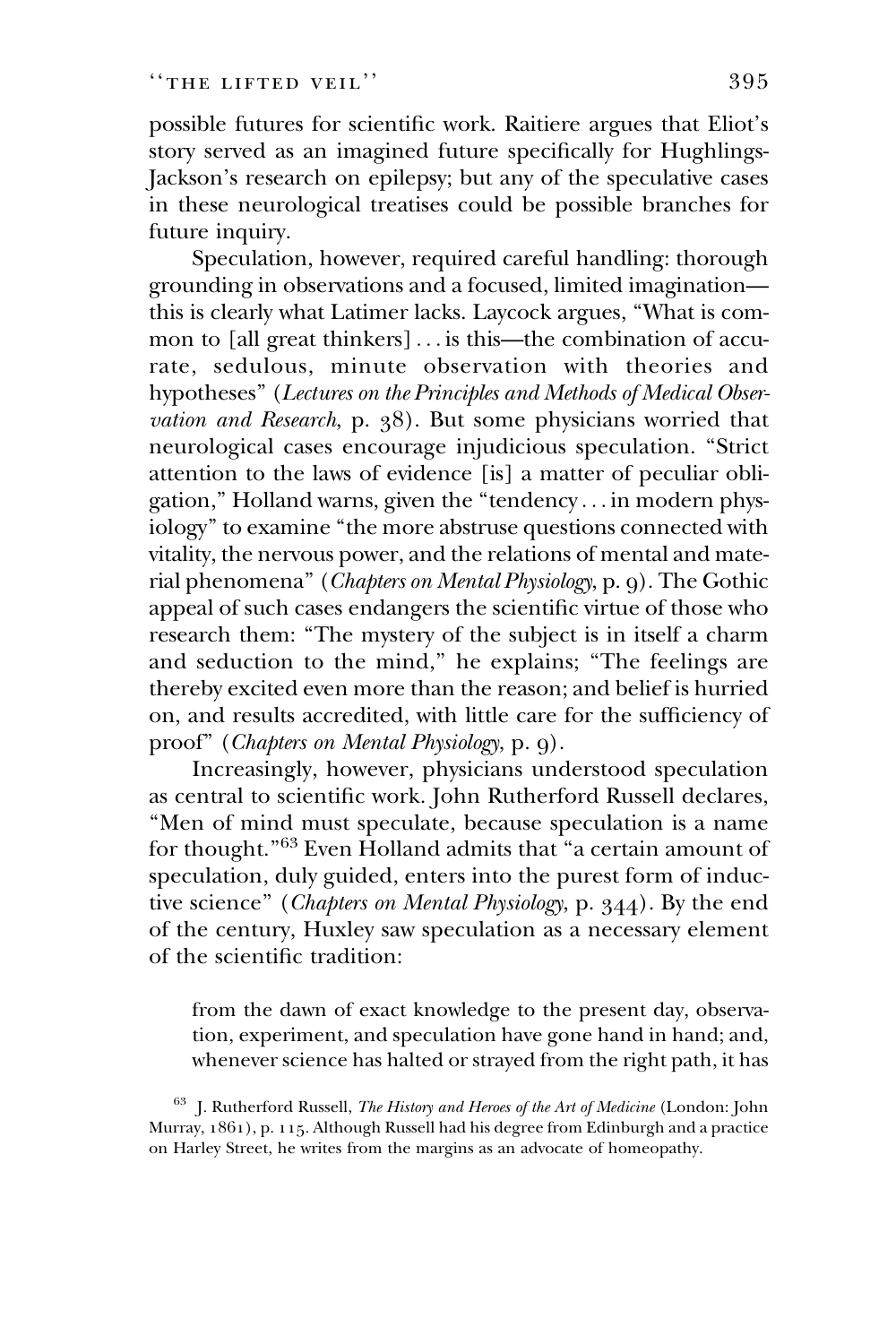been, either because its votaries have been content with mere unverified or unverifiable speculation (and this is the commonest case, because observation and experiment are hard work, while speculation is amusing); or it has been, because the accumulation of details of observation has for a time excluded speculation.<sup>64</sup>

Huxley here expounds upon a process of balance and negotiation that Lewes helped establish, and that Eliot surely knew well.

While physicians favored physiological causes in explaining neurological symptoms, these cases also encouraged speculative explanations. Bennett admits that, in functional nervous disorders, microscopic examination cannot detect any physical change to the nerves, spine, or brain. He speculates that the physiological symptoms may be produced by changes in pressure in the circulatory system (Clinical Lectures, pp. 404–5). William Carpenter similarly conjectures that sensations (''flashes of light," "a noise in the ears," or "Spectral Illusions") are caused by ''congestion or inflammation'' of the sensory organ or from ''peculiar conditions of the Encephalon itself''—a vague description presented without evidence or explanation.<sup>65</sup>

Carpenter also speculates about phenomena well over the border of knowledge. Like Wollaston, he concedes that ''it does not seem at all improbable, that there are properties of matter, of which none of our senses can take immediate cognizance; and which other beings might be formed to perceive'' (Principles of Human Physiology  $[1855]$ , p. 683).<sup>66</sup> The extraordinary cases in Carpenter's text ground such musings, and he uses ''speculation'' judiciously. For instance, he admits, ''the analogy of the Invertebrated classes favours the idea'' of a link between nerves and brain, but cautions, ''Upon this point, however, it is unsafe to speculate; and we can only state it as a possibility, that

 $64$  Thomas H. Huxley, "The Progress of Science,  $1837-1887$ " ( $1887$ ), rpt. in his Method and Results: Essays (London: Macmillan and Co., 1893), pp. 64–65.

<sup>65</sup> William Carpenter, *Principles of Human Physiology*, 5th ed. (London: John Churchill, 1855), p. 562.

<sup>66</sup> In his 1850 American edition, Carpenter considers whether sensation might be transferred through animal magnetism, though he finds it ''extremely improbable'' (Principles of Human Physiology [1850], p. 385). The co-authored 1855 London and later editions omit the discussion; animal magnetism was on the decline, even as speculation was gaining wider acceptance. See Carpenter, Principles of Human Physiology (1855); and Carpenter, Principles of Human Physiology (1864).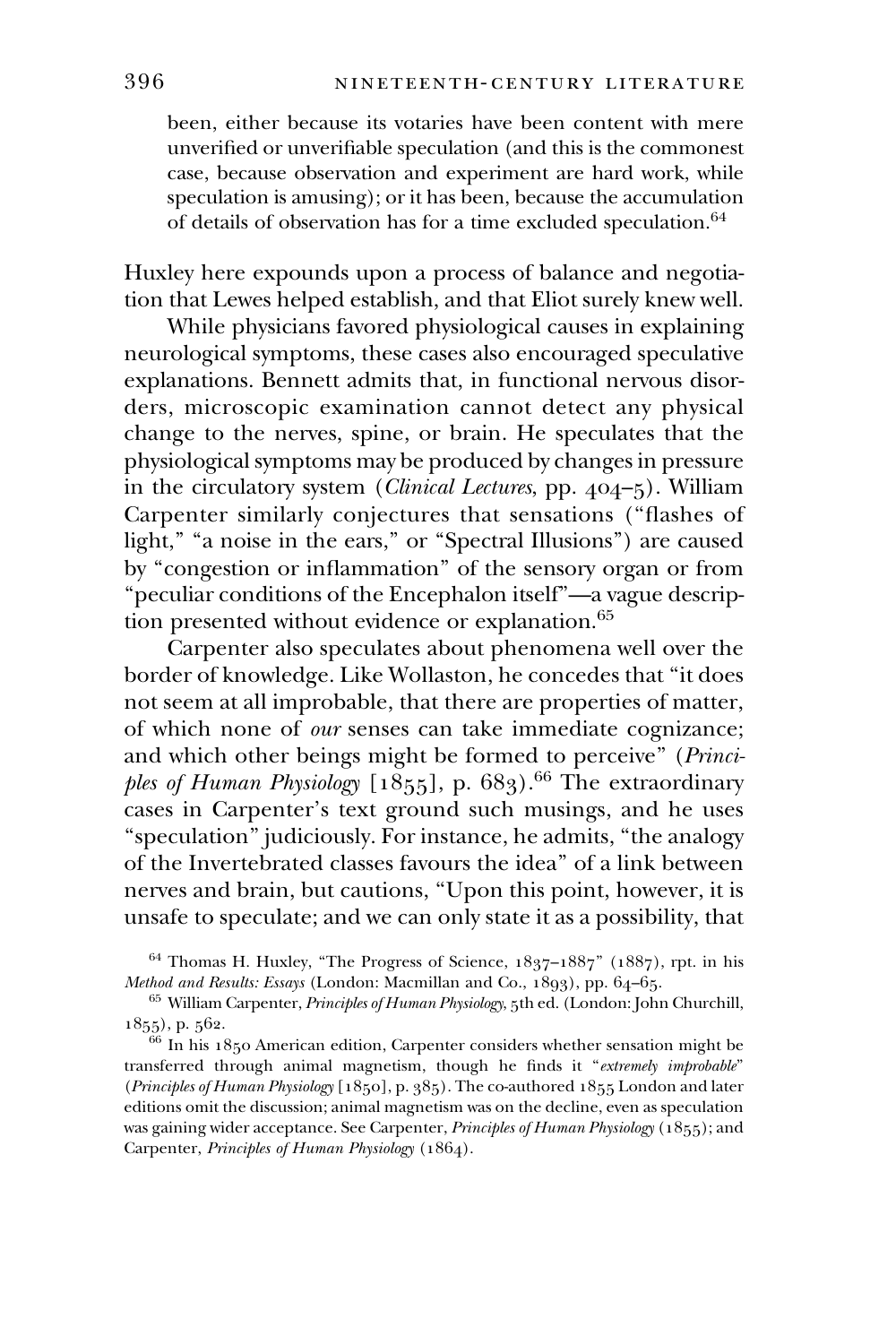some such connection may be established'' (Principles of Human Physiology  $[1855]$ , p. 274). He speculates on a link while explicitly limiting its scope and authority.<sup>67</sup>

Just as Holland had warned, however, strange neurological cases do prompt physicians to venture beyond the bounds of judicious reportage: they betray a spectator-like fascination with such phenomena, and they insistently repeat the peculiar details of each case. Holland describes one patient suffering from aural illusions as feeling ''amusement in the strangeness of the phenomenon, and the absurdity of the speeches to which he felt himself listening" (Chapters on Mental Physiology, p. 51). Physician-authors also fall prey to this amusement. Authors often fixate on insignificant, apparently irrelevant detail (the glove, the fly, the hag's staff), repeat it from one treatise to the next, and offer an unprovable, speculative explanation (exalted senses, morbidly acute senses, side effects of hemiplegia) that does little more than restate the problem. This pattern may derive from the emphasis on evidence and causation in scientific methodology. When phenomena lie at the edge of physiological knowledge, the difficulty of ascertaining causation means that any explanation is likely to veer into speculation. While these physicians nod to a skeptical scientific process, many of these cases in fact tolerate—the genre virtually requires—a speculative moment. Here the most arcane details are fetishized and rendered spectacular, and the physicianauthor and reader alike can luxuriate in the sheer strangeness of the phenomena.

These physiological texts, however, do not allow such moments to predominate—as they do in ''The Lifted Veil.'' Victorian physicians' disciplinary norms required that speculative moments remain in balance with the explanatory apparatus of skeptical scientific medicine. Unlike Brewster's Letters on Natural Magic (1832) or J. G. Millingen's Curiosities of Medical Experience (1838), these treatises do not focus on speculative cases, nor do they announce a skeptical (like Brewster's) or sensational (like Millingen's) aim. Rather, they are governed by the

<sup>67</sup> Carpenter's 1843 American edition of Principles of Human Physiology does not include this speculation.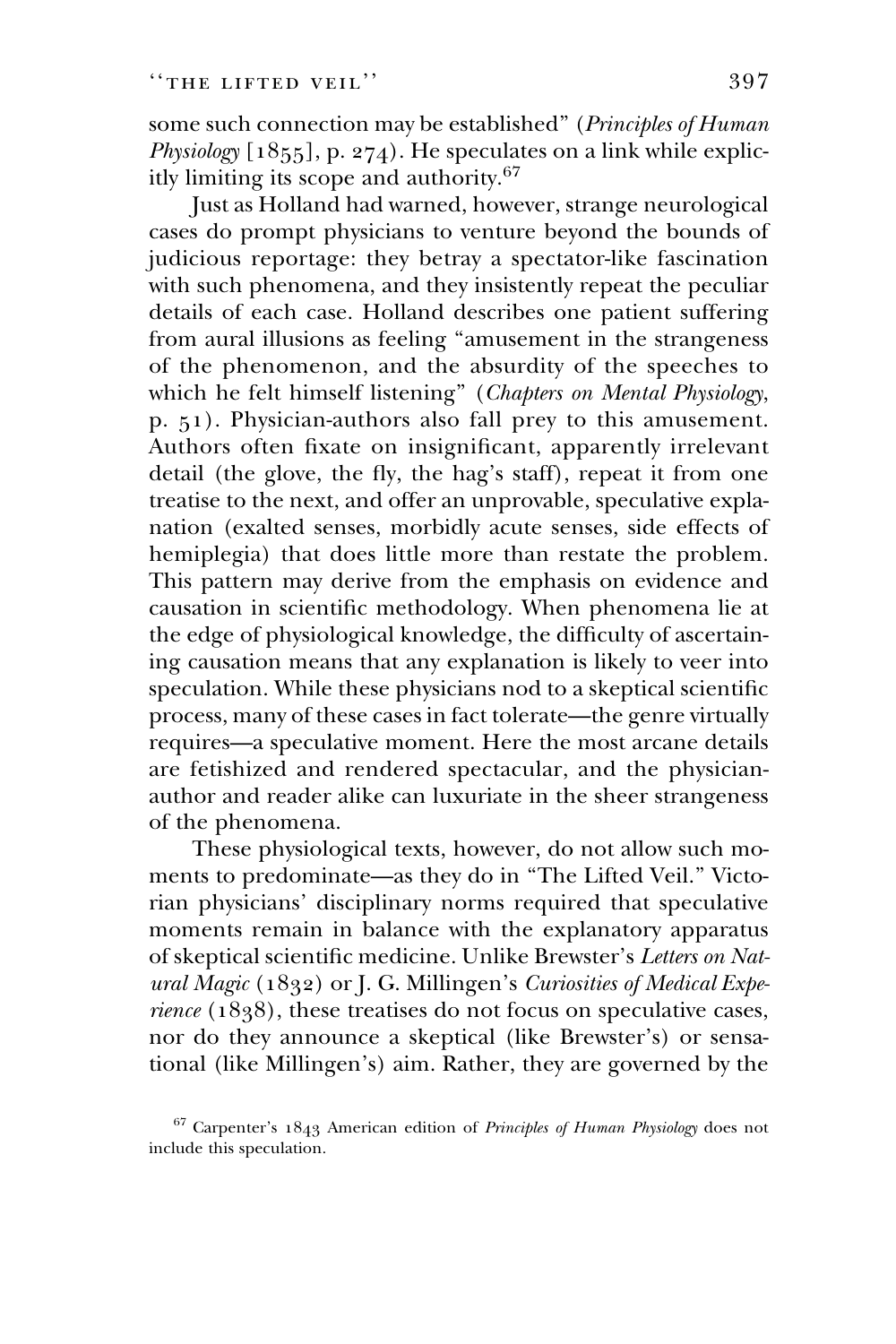field categories common to Victorian medicine, which means these curious cases are interleaved with quotidian cases of insomnia, apoplexy, and tumor, and they balance skeptical and speculative inquiry.

''The Lifted Veil'' demonstrates a similarly complex view of speculation. The story encourages suspicion of the practice: for a man who knows the future, Latimer spends a surprising amount of time speculating about it. Both the story's wildly speculative qualities and Latimer's own lack of balance bring him to surfeit, ennui, disgust, and despair. When the term "speculation" appears in "The Lifted Veil," it is most often in relation to Latimer's one source of mystery, his wife Bertha. About her, he explains, ''I was always in a state of uncertainty: I could watch the expression of her face, and speculate on its meaning" ("The Lifted Veil," p. 15). He describes his "fluctuations of hope and fear'' about her as ''a delicious torment'' and notes: ''My mind speculated eagerly on the means by which I should become my brother's successful rival'' for her love (pp. 17, 21). Like those of the physicians exploring neurological oddities, Latimer's speculative moments are marked by overdetermined detail (Bertha's serpent pin), groundless explanations that do little more than restate the obvious (she hates him), and a fetishization of the spectacular object. He must speculate about her, because she is the only being whose thoughts are hidden from him. It is this inability to know Bertha, to plumb her inward experience, that he finds irresistible; it is perhaps also this opaqueness to us that makes Bertha possibly the most interesting character for readers. Latimer's speculation about Bertha's mystery accords her incalculable value.

Indeed, the story also uses the term ''speculation'' in the financial sense of a wild seeking for value. Latimer's father develops a financial interest in ''mining speculations''; as described, these are not likely to be sound investments, but they direct the father's attention to new developments in geology and engineering, and they lead him, disastrously, to dictate a scientific education for the boy (''The Lifted Veil,'' p. 6). A later use of this term also links it to financial risk, but in a more positive aspect, where that risk emblematizes our need for an unknown. Latimer muses: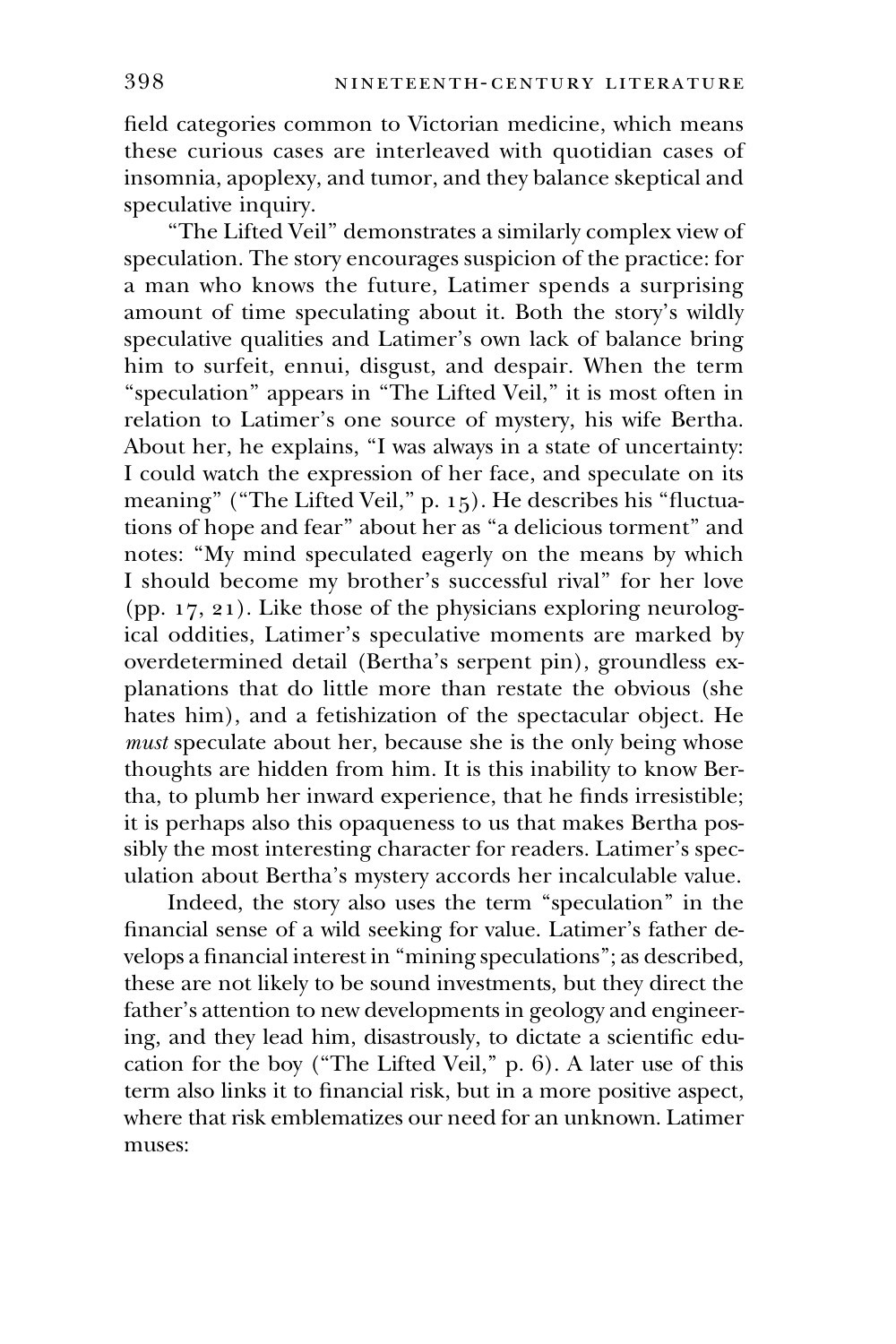So absolute is our soul's need of something hidden and uncertain for the maintenance of that doubt and hope and effort which are the breath of its life, that if the whole future were laid bare to us beyond to-day, the interest of all mankind would be bent on the hours that lie between; we should pant after the uncertainties of our one morning and our one afternoon; we should rush fiercely to the Exchange for our last possibility of speculation, of success, of disappointment. (p. 29)

Despite Latimer's many faults, and the many clues that he is an unreliable narrator, the soaring rhetoric of this passage suggests that the author is for the moment in agreement with her unlikeable protagonist: mystery is the water of life, and speculation allows us to sip from the well.

It is surprising to find Eliot seemingly championing the sensational qualities of suspense, surprise, and mystery. But, setting aside for the moment Latimer's yearning to escape the torture of omniscience, what kinds of climax does he really suggest? He argues that humankind needs to experience "doubt and hope and effort," so much so that we would fasten upon even the most trivial or brief episode for our fears and longings, if it were the only mystery left to us. In fact, the passage suggests that a trivial speculation can be even more productive than a sensational one. What makes speculation unhealthy, and leads to the barren fetishization of the object, is Latimer's extraordinary situation. ''In the ordinary course of things,'' the story suggests, speculation could be—and should be—benignly and productively dispersed among a number of objects. Indeed, this passage, and the story as a whole, asks readers to value not the sensational climax of success or disappointment, but the daily, ordinary, possibly even trivial process of doubt, hope, and effort that leads up to it.

Speculation is an integral part of that process, as is the skeptical work necessary to support it, in a balance very like that in medicine. One of Latimer's few moments of pleasure results from the very mixture of speculation and skeptical inquiry proposed by mid-Victorian science. When he puts forth a hypothesis about his illness and tests it, Latimer implicitly follows the process laid down for experimental researchers by Bernard. After his first vision, Latimer speculates on its cause: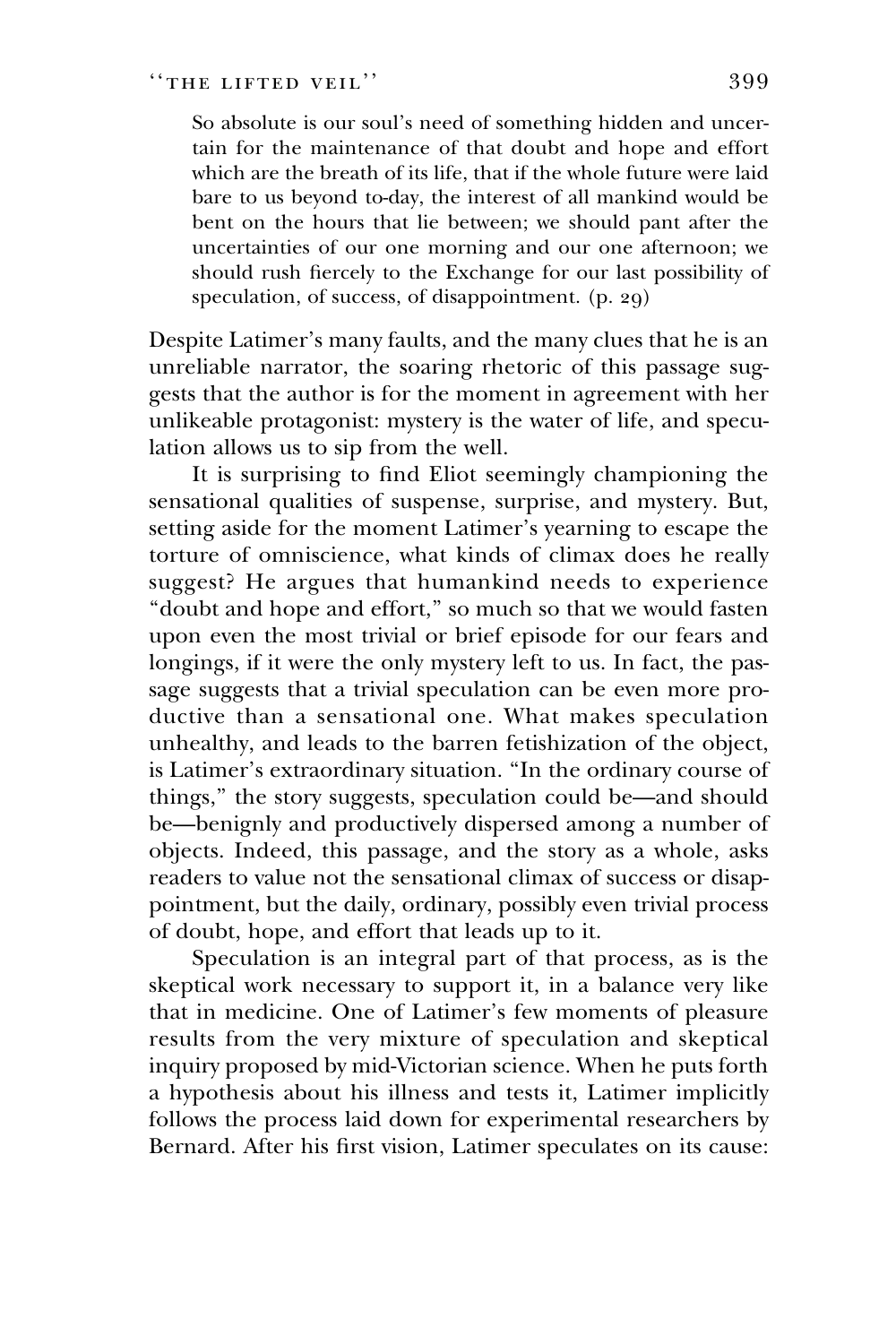''No, it was not a dream,'' he thinks; ''was it—the thought was full of tremulous exultation—was it the poet's nature in me... now manifesting itself suddenly as spontaneous creation?... Was it that my illness had wrought some happy change in my organisation—given a firmer tension to my nerves—carried off some dull obstruction?'' (''The Lifted Veil,'' p. 10) As with the physiologists examined above, Latimer's hypothesis is not entirely a flight of fancy; it builds on previous knowledge. ''I had often read of such effects," he comments, "-in works of fiction at least. Nay; in genuine biographies I had read of the subtilising or exalting influence of some diseases on the mental powers.'' He even offers a precedent: ''Did not Novalis feel his inspiration intensified under the progress of consumption?'' Like a good researcher, then, Latimer tests his hypothesis through experiment. He explains: ''When my mind had dwelt for some time on this blissful idea, it seemed to me that I might perhaps test it by an exertion of my will'' (p. 10). He sets himself to envision Venice, a city he knows well. ''But in vain,'' he laments; "my world remained as dim as ever" (pp. 10, 11). Although he never solves the mystery of his illness, Latimer continues to offer hypotheses that account for it, perhaps because it is nearly the sole source of mystery left to him. Once he knows the truth of his marriage to Bertha, his illness remains Latimer's most potent source of doubt, hope, and effort.

Latimer's illness also remains the story's most potent source of mystery. The status of the prophetic material in ''The Lifted Veil'' is complicated by his insistence that his abilities, whatever physiological oddities cause them, function as "real" prophecy and telepathy in that they invariably prove true. This is a stance that mid-century physicians rarely endorse. We cannot definitively ascertain the ''truth'' of Latimer's prophecies, since the story leaves open, but does not strongly advocate, the possibility that Latimer himself may be deceived or deceiving.<sup>68</sup>

 $68$  As Carpenter warns, "It is... a reasonable rule, to receive none of these statements upon the unsupported testimony of believers; not that we impute to them the least intention of stating anything but what is to their minds strictly true, but that we are sceptical as to their power of discriminating the whole of the truth'' ([William B. Carpenter], "Electro-Biology and Mesmerism," Quarterly Review, 93 [1853], 539). Jill Galvan argues that ''we have much reason to question the real existence of Latimer's occult abilities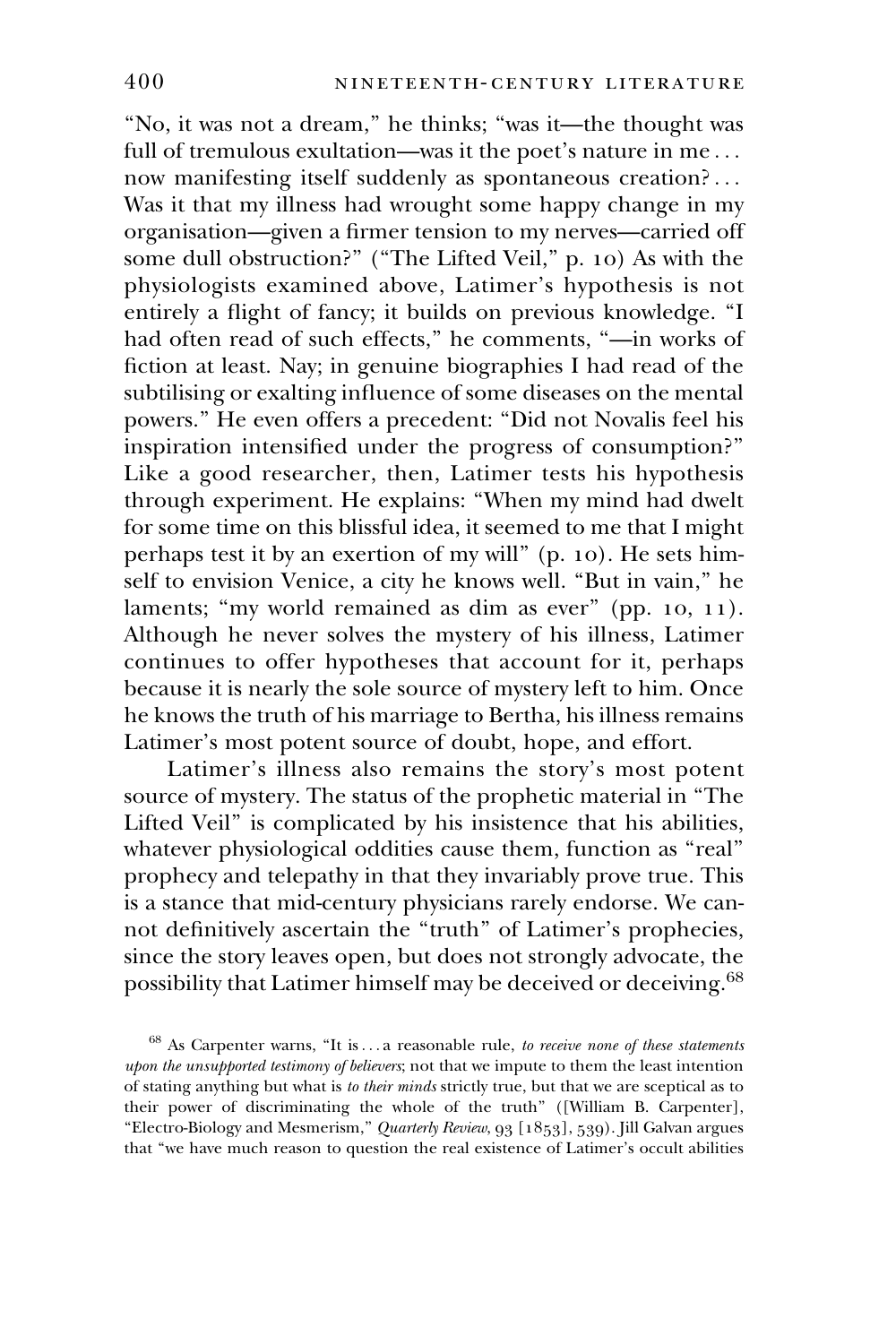As she does with Adam Bede's experience of a mysterious prophetic knocking on the night of his father's death, Eliot leaves Latimer's experiences ultimately unexplained. By refusing Latimer the ability to explain away his disorder, she encourages her readers to speculate further on its cause, and its meaning.

Eliot wrote ''The Lifted Veil'' not long after the passage of the Medical Act of 1858. After years of contentious debate, this act formalized the distinction between regular and irregular practitioners by instituting the Medical Register.<sup>69</sup> Coverage of these debates in the popular press ensured that readers were well aware of the contested boundaries in science and medicine. Reading the story in the context of these mid-century controversies makes it evident that ''The Lifted Veil,'' though primarily interested in the moral fable emblematized in Latimer's lack of sympathy, also explores the uncertain cultural status of medical knowledge in the early Victorian period, as Middlemarch later does. Victorian medicine both authorizes itself and jeopardizes that authority by working along the borders of the unknown, by speculating about and then skeptically investigating unexplained or unexpected symptoms. The story's relation to the speculative cases circulated by ''regular'' physician-authors demonstrates Eliot's concern with the shifting boundaries of knowledge at mid-century and the vexed process by which knowledge advances. of these debates in th<br>well aware of the co<br>cine. Reading the st<br>controversies makes<br>primarily interested<br>mer's lack of sympa<br>status of medical kn<br>*Middlemarch* later doo<br>self and jeopardizes<br>ders of the unknown,<br>investiga

Winslow articulates this conundrum for us: while he feels that he must justify his inclusion of ''inexplicable facts, illustrative of the singular vagaries and wonderful eccentricities of the nervous system,'' he also feels free to exclaim, ''Who can fathom

and hence his reliability as a narrator'' (Galvan, ''The Narrator as Medium in George Eliot's 'The Lifted Veil,''' Victorian Studies, 48 [2006], 242).

 $69$  The Medical Act of  $1858$ —the sixteenth bill submitted on the subject—sealed a complicated compromise. The elite corporations (Royal College of Surgeons, Royal College of Physicians, and Society of Apothecaries) effectively retained control over the education and licensure of Fellows, to the dismay of general practitioners, who were merely licenciates or members of the corporations. Unlicensed practitioners were excluded from the Register but could still practice. Medical education was not materially improved or regulated. See M. Jeanne Peterson, The Medical Profession in Mid-Victorian London (Berkeley: Univ. of California Press, 1978), pp. 30–39; and Irvine Loudon, Medical Care and the General Practitioner, 1750–1850 (Oxford: Clarendon Press, 1986), pp. 297–301.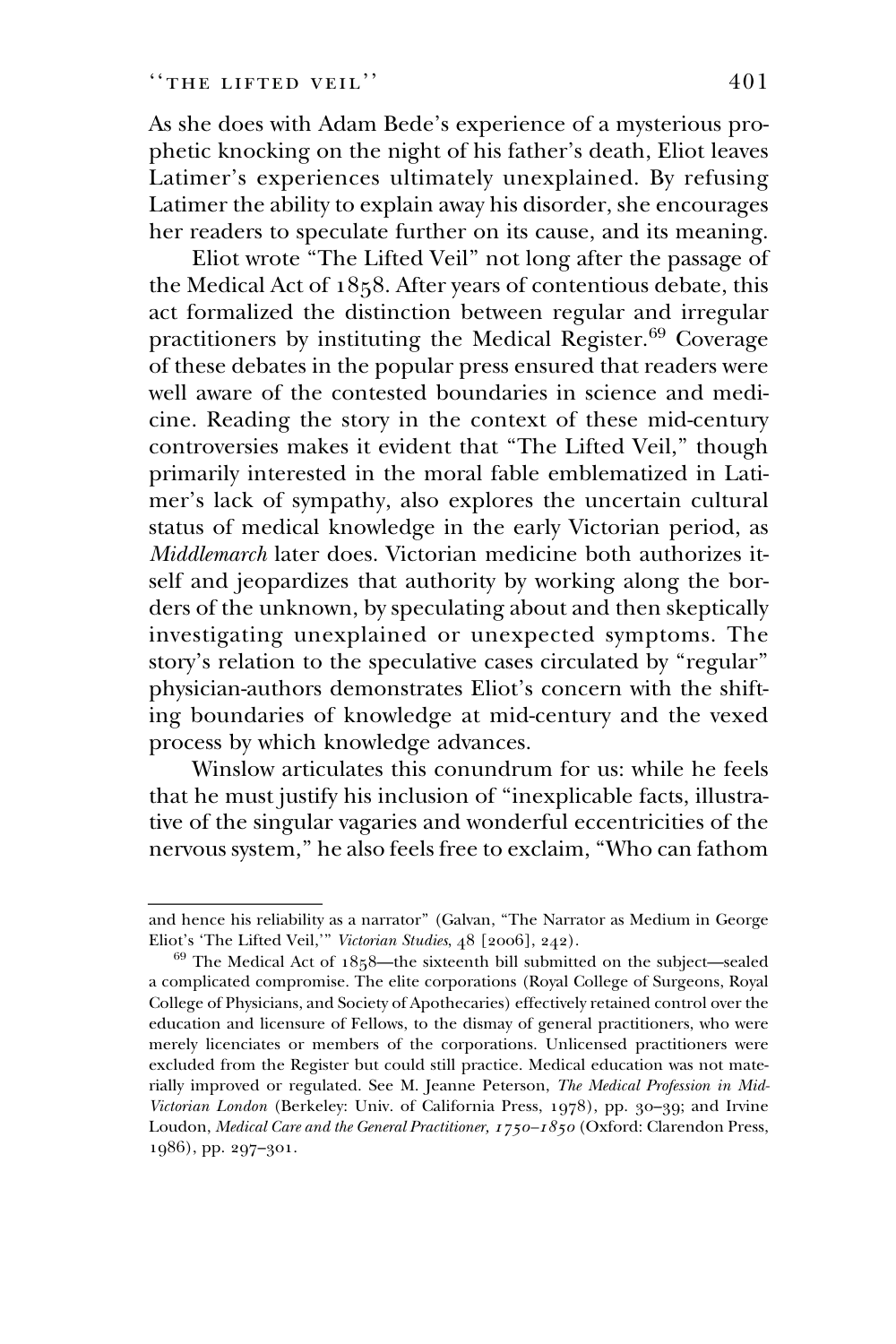the depths, unravel the intricate labyrinths, and penetrate into the secret arcana of the nervous system!" (On Obscure Diseases of the Brain, pp. 458n, 457). He acknowledges the limits of positivism when he asks a friend, a "medical sceptic," "Are we ... to discredit, disbelieve, and put aside everything that is not susceptible of mathematical demonstration, and a satisfactory psychological and physiological explanation? If so, how much valuable knowledge must we entirely ignore?" (p. 458n). If Winslow, endorsing speculation, wonders ''how much ... knowledge must we ... ignore," Eliot's story seems to ask what methods help us explore the boundaries of that knowledge. Neither mid-century debates over the role of science nor the contemporary medical literature offer a definitive answer to her question, but the story resonates with the concerns of Victorian nerve physiology, a field where experiences like Latimer's serve as a conventional point of departure rather than an extraordinary prospect. ''The Lifted Veil'' exemplifies how Eliot uses Victorian medicine as a material site of departure; it allows her to celebrate ordinary human experience in the extraordinary, and to trace out the delicate negotiation between reason and imagination that marks the scientist's art, the novelist's practice.

#### Florida State University

#### ABSTRACT

Meegan Kennedy, '''A True Prophet'? Speculation in Victorian Sensory Physiology and George Eliot's 'The Lifted Veil''' (pp. 369–403) George Eliot's novella "The Lifted Veil" (1859) is often considered an outlier in Eliot's realist corpus, perhaps due to its focus on controversial theories of mind (phrenology, animal magnetism) and physical medicine (blood transfusion, human experiment, reanimation). The story draws on a tradition of Gothic medicine long recognized in the romantic novel but less acknowledged in histories of clinical medicine. As this essay shows, however, mid-Victorian clinicians and researchers accepted speculative cases of hyperaesthesia, prevision, and telepathy as a path for skeptical neurological inquiry. The textbooks of physicians like John Hughes Bennett, William Carpenter, John Elliotson, Henry Holland, and Forbes Winslow codified a range of sensational phenomena, circulating cases like Latimer's and considering both natural and supernatural explanations for them. The events in ''The Lifted Veil'' are thus more realistic than they may appear; and the story extends rather than interrupts the trace of science in Eliot's early fiction. In Latimer's story, Eliot plays with the boundaries of Victorian physiology, neurology, and cardiology and expands our view of what both Victorian science and